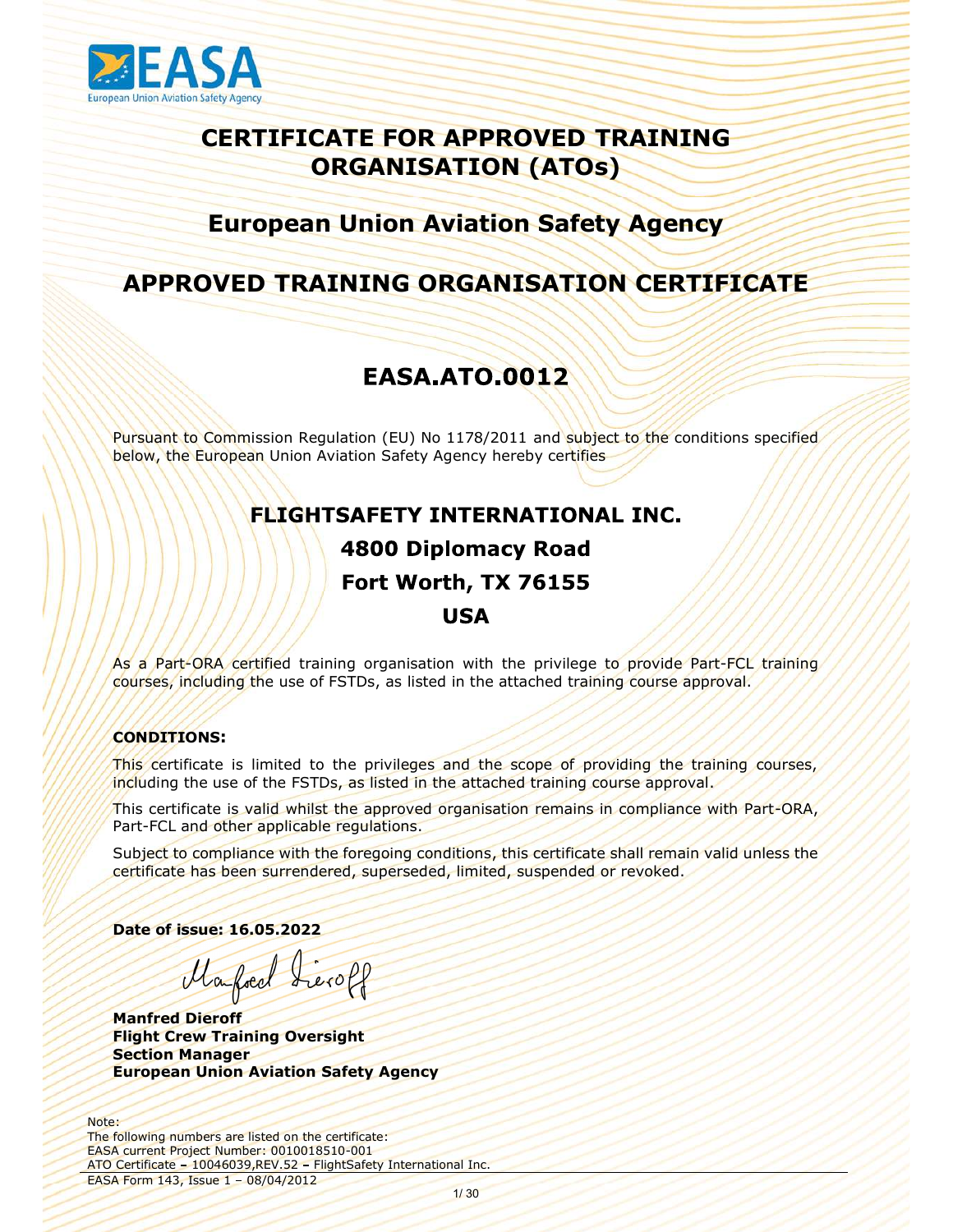

Attachment to ATO Certificate Number:

### EASA.ATO.0012

### FLIGHTSAFETY INTERNATIONAL INC

has obtained the privilege to provide and conduct the following Part-FCL training courses and to use the following FSTDs:

|              | Training course                                                                                                                                                                                                                       | Used FSTD(s), including letter code (1)                                                                         |
|--------------|---------------------------------------------------------------------------------------------------------------------------------------------------------------------------------------------------------------------------------------|-----------------------------------------------------------------------------------------------------------------|
|              | <b>TYPE RATING</b><br><b>Flight Training excluded</b><br><b>Beechcraft</b><br>BE90/99/100/200<br><b>FCL.725</b><br>Variant / differences / familiarisation / prior experience<br>courses stipulated in the organisation's manuals (b) | EU-UKFS367; EU-UKFS447<br>EU-A0097                                                                              |
|              | <b>TYPE RATING</b><br><b>Flight Training excluded</b><br><b>Beechcraft</b><br>BE300/1900<br><b>FCL.725</b><br>Variant / differences / familiarisation / prior experience<br>courses stipulated in the organisation's manuals (b)      | EU-CH121; EU-A0128; EU-A0098                                                                                    |
| <b>RA390</b> | <b>TYPE RATING</b><br><b>Flight Training excluded</b><br>Beechcraft Raytheon<br><b>FCL.725</b><br>Variant / differences / familiarisation stipulated in the<br>organisation's manuals (b)                                             | EU-UKFS442                                                                                                      |
|              | $(1)$ As indicated on the qualification certificate                                                                                                                                                                                   |                                                                                                                 |
|              |                                                                                                                                                                                                                                       |                                                                                                                 |
|              | The training course approval is valid as long as:                                                                                                                                                                                     |                                                                                                                 |
|              | (a) the ATO has not been surrendered, superseded, limited, suspended or revoked; and                                                                                                                                                  |                                                                                                                 |
|              | relevant, with the procedures in the organisation's documentation as required by Part-ORA.                                                                                                                                            | (b) all operations are conducted in compliance with Part-ORA, Part-FCL, other applicable regulations, and, when |
|              | Date of issue:<br>16.05.2022                                                                                                                                                                                                          |                                                                                                                 |
|              | following numbers are listed on the certificate:<br>A current Project Number: 0010018510-001<br>Certificate - 10046039, REV.52 - FlightSafety International Inc.<br>4 Form 143, Issue 1 - 08/04/2012                                  |                                                                                                                 |
|              | 2/30                                                                                                                                                                                                                                  |                                                                                                                 |

### Date of issue: 16.05.2022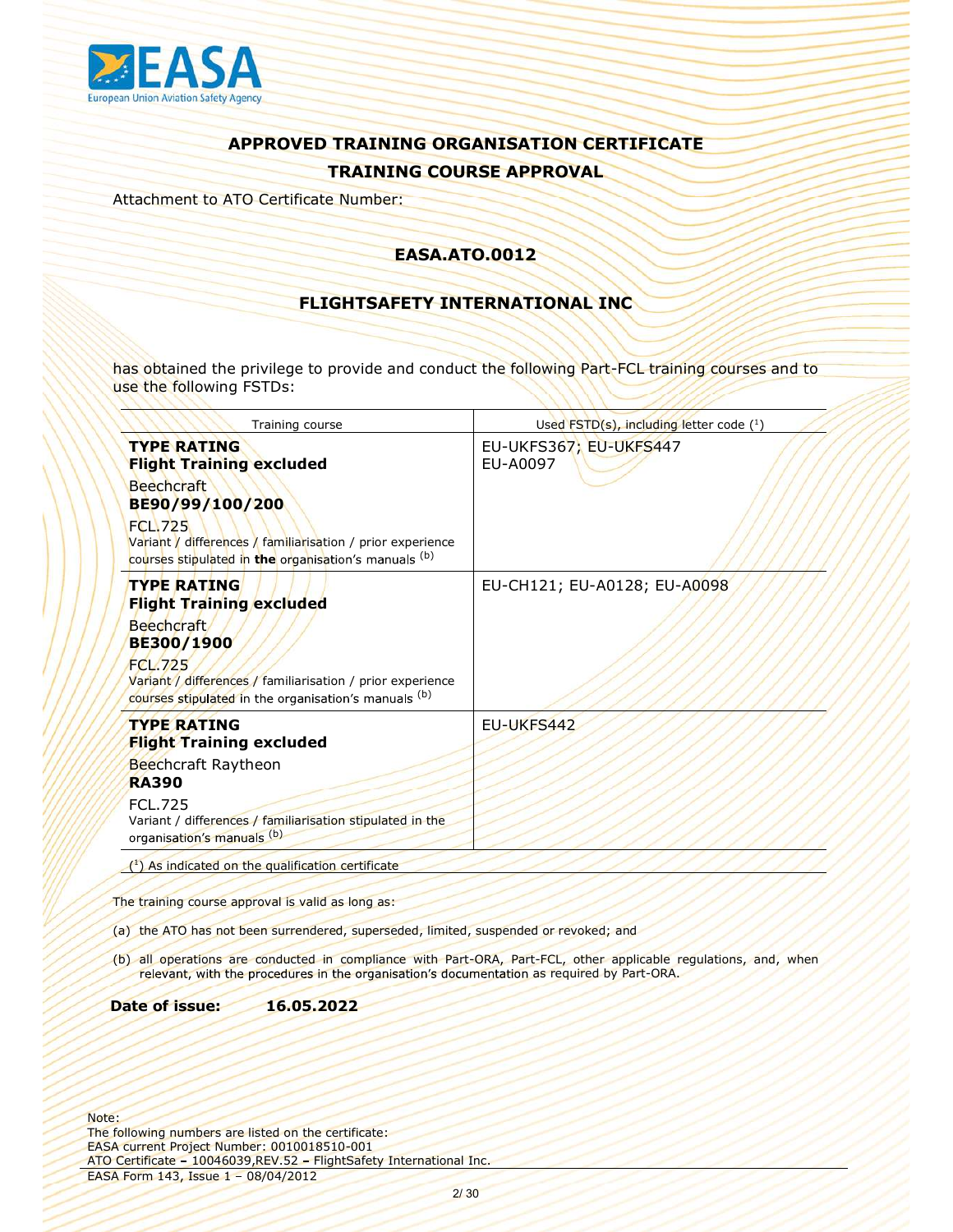

Attachment to ATO Certificate Number:

### EASA.ATO.0012

### FLIGHTSAFETY INTERNATIONAL INC

| Training course                                                                                                                                                                                          | Used FSTD(s), including letter code $(^1)$                                                                      |
|----------------------------------------------------------------------------------------------------------------------------------------------------------------------------------------------------------|-----------------------------------------------------------------------------------------------------------------|
| <b>TYPE RATING</b><br><b>Flight Training excluded</b><br><b>Bombardier</b><br><b>BD-700</b><br><b>FCL.725</b><br>Variant / differences / familiarisation stipulated in the<br>organisation's manuals (b) | EU-A0011; EU-DE1A063/CU                                                                                         |
| <b>TYPE RATING</b><br><b>Flight Training excluded</b><br>Canadair (Bombardier)<br>CL600/601<br><b>FCL.725</b><br>Variant / differences / familiarisation stipulated in the<br>organisation's manuals (b) | EU-DE1A073/CU                                                                                                   |
| <b>TYPE RATING</b><br><b>Flight Training excluded</b><br>Canadair (Bombardier)<br>CL604/605<br>FCL.725<br>Variant / differences / familiarisation stipulated in the<br>organisation's manuals (b)        | EU-A0014; EU-DE1A071/CU;<br>EU-DE1A072/CU; EU-A0300                                                             |
| <b>TYPE RATING</b><br><b>Flight Training excluded</b><br>Canadair (Bombardier)<br>CL30<br><b>FCL.725</b><br>Variant / differences / familiarisation stipulated in the<br>organisation's manuals (b)      | EU-DE1A055; EU-A0144                                                                                            |
| $(1)$ As indicated on the qualification certificate<br>The training course approval is valid as long as:<br>(a) the ATO has not been surrendered, superseded, limited, suspended or revoked; and         |                                                                                                                 |
| relevant, with the procedures in the organisation's documentation as required by Part-ORA.<br>Date of issue:<br>16.05.2022                                                                               | (b) all operations are conducted in compliance with Part-ORA, Part-FCL, other applicable regulations, and, when |
| following numbers are listed on the certificate:<br>A current Project Number: 0010018510-001<br>Certificate - 10046039, REV.52 - FlightSafety International Inc.<br>4 Form 143, Issue 1 - 08/04/2012     |                                                                                                                 |
|                                                                                                                                                                                                          | 3/30                                                                                                            |

- 
- relevant, with the procedures in the organisation's documentation as required by Part-ORA.

### Date of issue: 16.05.2022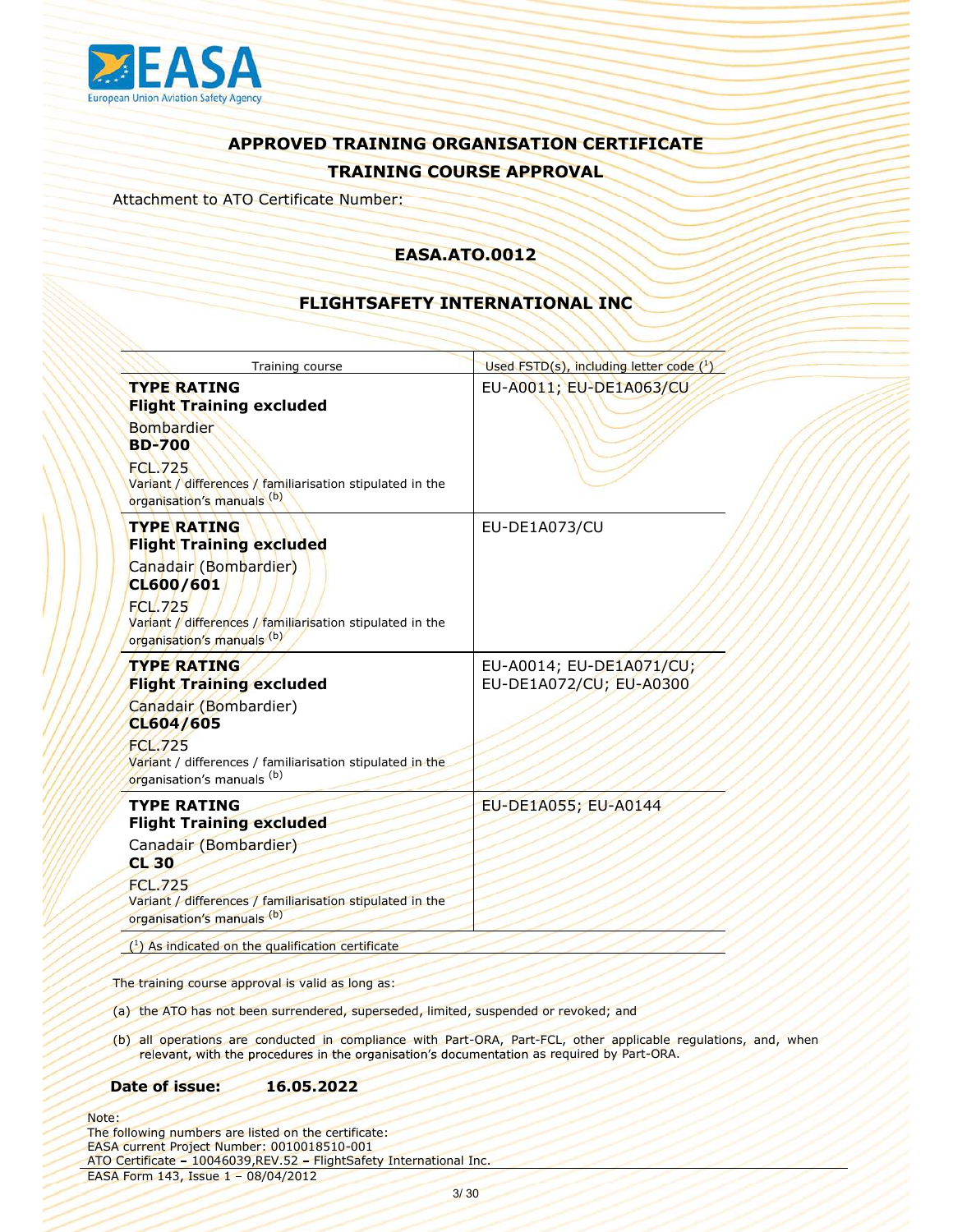

Attachment to ATO Certificate Number:

### EASA.ATO.0012

### FLIGHTSAFETY INTERNATIONAL INC

| EU-UKFS365<br><b>TYPE RATING</b><br><b>Flight Training excluded</b><br>Cessna<br>C500/550/560<br><b>FCL.725</b><br>Variant / differences / familiarisation stipulated in the<br>organisation's manuals (b)<br><b>TYPE RATING</b><br>EU-DE1A067; EU-IT054/CU; EU-UKFS395;<br>EU-A0089<br><b>Flight Training excluded</b><br>Cessna<br>C560XL/XLS<br><b>FCL.725</b><br>Variant / differences / familiarisation stipulated in the<br>organisation's manuals (b)<br>EU-UKFS366; EU-UKFS408; EU-UKFS498;<br><b>TYPE RATING</b><br><b>Flight Training excluded</b><br>EU-A0056; EU-A0113; EU-A0268<br>EU-A0158<br>Cessna<br><b>C680</b><br><b>FCL.725</b><br>Variant / differences / familiarisation stipulated in the<br>organisation's manuals (b)<br>(1) As indicated on the qualification certificate<br>relevant, with the procedures in the organisation's documentation as required by Part-ORA.<br>16.05.2022<br>4/30 | Training course | Used FSTD(s), including letter code (1) |
|-------------------------------------------------------------------------------------------------------------------------------------------------------------------------------------------------------------------------------------------------------------------------------------------------------------------------------------------------------------------------------------------------------------------------------------------------------------------------------------------------------------------------------------------------------------------------------------------------------------------------------------------------------------------------------------------------------------------------------------------------------------------------------------------------------------------------------------------------------------------------------------------------------------------------|-----------------|-----------------------------------------|
|                                                                                                                                                                                                                                                                                                                                                                                                                                                                                                                                                                                                                                                                                                                                                                                                                                                                                                                         |                 |                                         |
|                                                                                                                                                                                                                                                                                                                                                                                                                                                                                                                                                                                                                                                                                                                                                                                                                                                                                                                         |                 |                                         |
|                                                                                                                                                                                                                                                                                                                                                                                                                                                                                                                                                                                                                                                                                                                                                                                                                                                                                                                         |                 |                                         |
|                                                                                                                                                                                                                                                                                                                                                                                                                                                                                                                                                                                                                                                                                                                                                                                                                                                                                                                         |                 |                                         |
| The training course approval is valid as long as:<br>(a) the ATO has not been surrendered, superseded, limited, suspended or revoked; and<br>(b) all operations are conducted in compliance with Part-ORA, Part-FCL, other applicable regulations, and, when<br>Date of issue:<br>following numbers are listed on the certificate:<br>A current Project Number: 0010018510-001<br>Certificate - 10046039, REV.52 - FlightSafety International Inc.<br>4 Form 143, Issue 1 - 08/04/2012                                                                                                                                                                                                                                                                                                                                                                                                                                  |                 |                                         |
|                                                                                                                                                                                                                                                                                                                                                                                                                                                                                                                                                                                                                                                                                                                                                                                                                                                                                                                         |                 |                                         |
|                                                                                                                                                                                                                                                                                                                                                                                                                                                                                                                                                                                                                                                                                                                                                                                                                                                                                                                         |                 |                                         |
|                                                                                                                                                                                                                                                                                                                                                                                                                                                                                                                                                                                                                                                                                                                                                                                                                                                                                                                         |                 |                                         |
|                                                                                                                                                                                                                                                                                                                                                                                                                                                                                                                                                                                                                                                                                                                                                                                                                                                                                                                         |                 |                                         |
|                                                                                                                                                                                                                                                                                                                                                                                                                                                                                                                                                                                                                                                                                                                                                                                                                                                                                                                         |                 |                                         |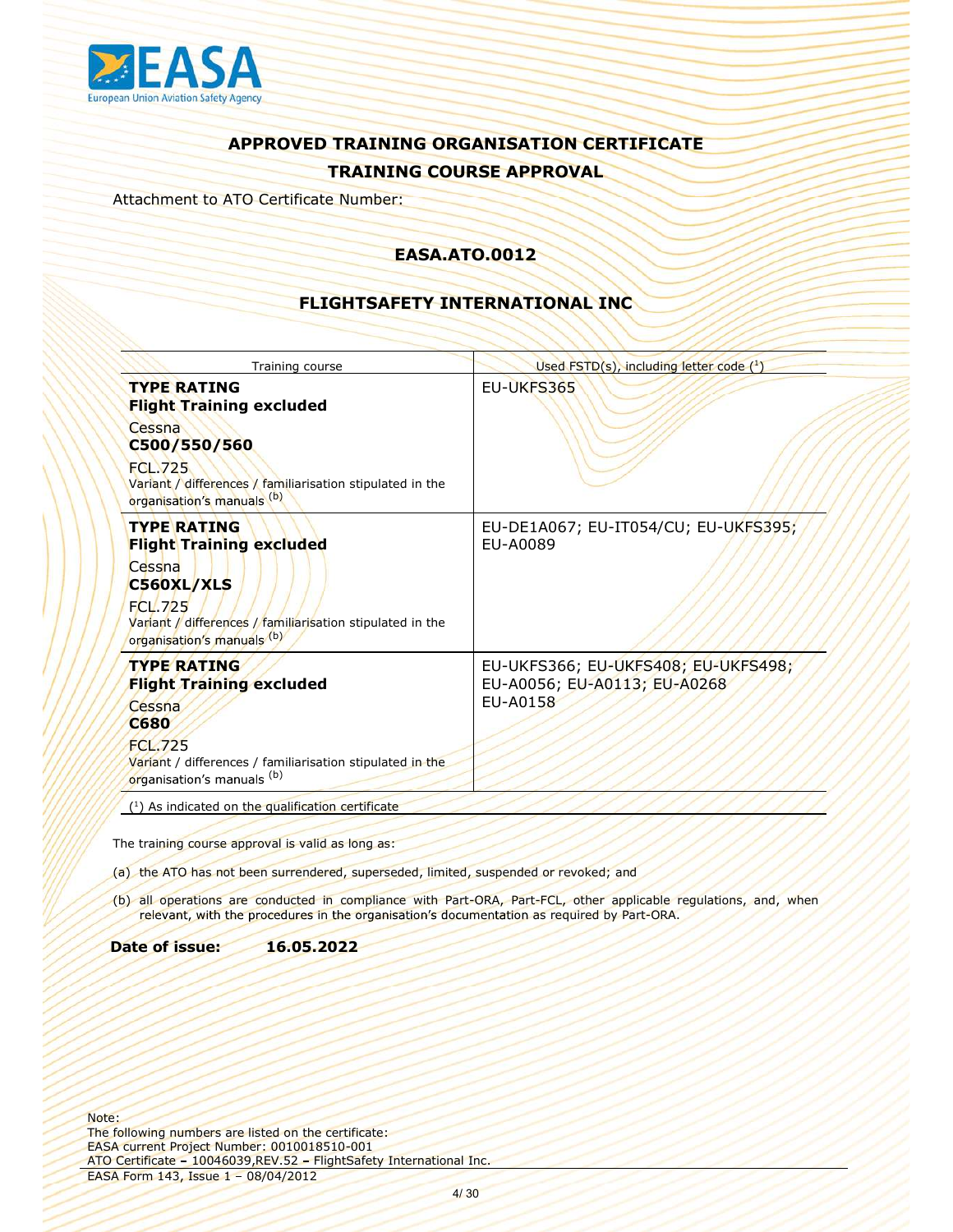

Attachment to ATO Certificate Number:

### EASA.ATO.0012

### FLIGHTSAFETY INTERNATIONAL INC

| EU-IT064/CU; EU-DE1A059/CU<br><b>TYPE RATING</b><br><b>Flight Training excluded</b><br>Cessna<br><b>C750</b><br><b>FCL.725</b><br>Variant / differences / familiarisation stipulated in the<br>organisation's manuals (b)<br><b>TYPE RATING</b><br>EU-IE111; EU-IT055/CU; EU-SE128;<br>EU-UKFS532; EU-A0055;<br><b>Flight Training excluded</b><br>EU-A0087; EU-A0146; EU-A0147<br>Cessna<br>C525<br><b>FCL.725</b><br>Variant / differences / familiarisation stipulated in the<br>organisation's manuals (b)<br><b>TYPE RATING</b><br>EU-UKFS451; EU-A0105<br><b>Flight Training excluded</b><br>Cessna<br><b>C510</b><br><b>FCL.725</b><br>Variant / differences / familiarisation stipulated in the<br>organisation's manuals (b)<br><b>EU-A0108</b><br><b>CLASS RATING</b><br>Cessna<br><b>CessnaSET</b><br><b>FCL.725</b><br>Variant / differences / familiarisation stipulated in the<br>organisation's manuals (b)<br>$(1)$ As indicated on the qualification certificate<br>relevant, with the procedures in the organisation's documentation as required by Part-ORA.<br>16.05.2022<br>5/30 | Training course | Used FSTD(s), including letter code (1) |
|-------------------------------------------------------------------------------------------------------------------------------------------------------------------------------------------------------------------------------------------------------------------------------------------------------------------------------------------------------------------------------------------------------------------------------------------------------------------------------------------------------------------------------------------------------------------------------------------------------------------------------------------------------------------------------------------------------------------------------------------------------------------------------------------------------------------------------------------------------------------------------------------------------------------------------------------------------------------------------------------------------------------------------------------------------------------------------------------------------|-----------------|-----------------------------------------|
|                                                                                                                                                                                                                                                                                                                                                                                                                                                                                                                                                                                                                                                                                                                                                                                                                                                                                                                                                                                                                                                                                                       |                 |                                         |
|                                                                                                                                                                                                                                                                                                                                                                                                                                                                                                                                                                                                                                                                                                                                                                                                                                                                                                                                                                                                                                                                                                       |                 |                                         |
|                                                                                                                                                                                                                                                                                                                                                                                                                                                                                                                                                                                                                                                                                                                                                                                                                                                                                                                                                                                                                                                                                                       |                 |                                         |
|                                                                                                                                                                                                                                                                                                                                                                                                                                                                                                                                                                                                                                                                                                                                                                                                                                                                                                                                                                                                                                                                                                       |                 |                                         |
| The training course approval is valid as long as:<br>(a) the ATO has not been surrendered, superseded, limited, suspended or revoked; and<br>(b) all operations are conducted in compliance with Part-ORA, Part-FCL, other applicable regulations, and, when<br>Date of issue:<br>following numbers are listed on the certificate:<br>A current Project Number: 0010018510-001<br>Certificate - 10046039, REV.52 - FlightSafety International Inc.<br>4 Form 143, Issue 1 - 08/04/2012                                                                                                                                                                                                                                                                                                                                                                                                                                                                                                                                                                                                                |                 |                                         |
|                                                                                                                                                                                                                                                                                                                                                                                                                                                                                                                                                                                                                                                                                                                                                                                                                                                                                                                                                                                                                                                                                                       |                 |                                         |
|                                                                                                                                                                                                                                                                                                                                                                                                                                                                                                                                                                                                                                                                                                                                                                                                                                                                                                                                                                                                                                                                                                       |                 |                                         |
|                                                                                                                                                                                                                                                                                                                                                                                                                                                                                                                                                                                                                                                                                                                                                                                                                                                                                                                                                                                                                                                                                                       |                 |                                         |
|                                                                                                                                                                                                                                                                                                                                                                                                                                                                                                                                                                                                                                                                                                                                                                                                                                                                                                                                                                                                                                                                                                       |                 |                                         |
|                                                                                                                                                                                                                                                                                                                                                                                                                                                                                                                                                                                                                                                                                                                                                                                                                                                                                                                                                                                                                                                                                                       |                 |                                         |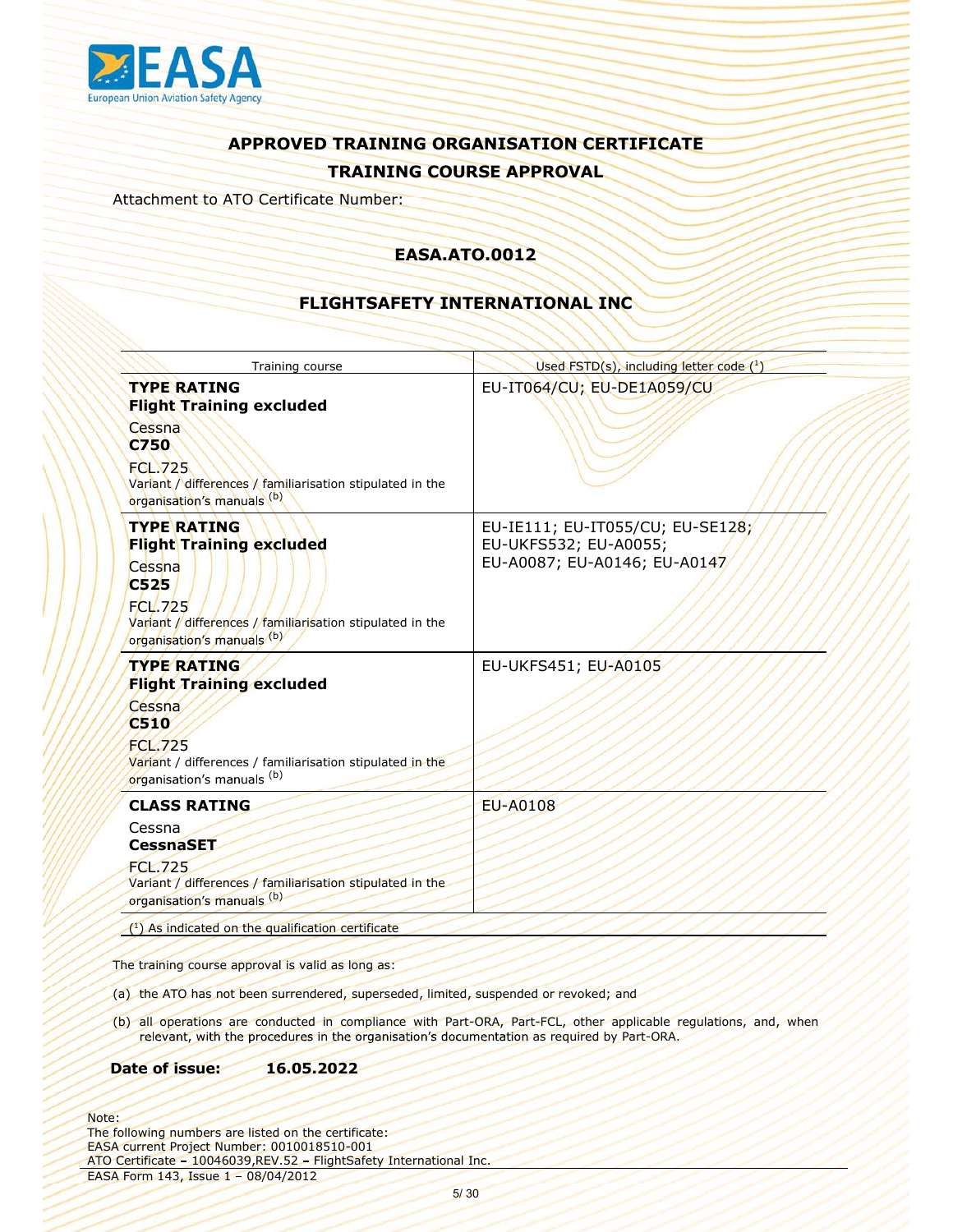

Attachment to ATO Certificate Number:

### EASA.ATO.0012

### FLIGHTSAFETY INTERNATIONAL INC

| Training course                                                                                                                                                                                                  | Used FSTD(s), including letter code (1) |
|------------------------------------------------------------------------------------------------------------------------------------------------------------------------------------------------------------------|-----------------------------------------|
| <b>TYPE RATING</b><br><b>Flight Training excluded</b><br><b>Dassault</b><br><b>Falcon 7X</b><br><b>FCL.725</b>                                                                                                   | EU-A0052; FR-146B; FR-1103; EU-A0273    |
| Variant / differences / familiarisation stipulated in the<br>organisation's manuals (b)                                                                                                                          |                                         |
| <b>TYPE RATING</b><br><b>Flight Training excluded</b><br>FR-158;<br><b>Dassault</b><br>Falcon50/900<br><b>FCL.725</b><br>Variant / differences / familiarisation stipulated in the<br>organisation's manuals (b) | EU-CH118CU; EU-CH119CU; FR-119A;        |
| <b>TYPE RATING</b><br><b>Flight Training excluded</b><br><b>Dassault</b><br>Falcon900EX EASy<br><b>FCL.725</b><br>Variant / differences / familiarisation stipulated in the<br>organisation's manuals (b)        | EU-FR113; FR-193B                       |
| <b>TYPE RATING</b><br><b>Flight Training excluded</b>                                                                                                                                                            | EU-A0058; FR-191B; FR-1101              |
| Dassault<br><b>Falcon2000EX EASy</b><br><b>FCL.725</b><br>Variant / differences / familiarisation stipulated in the<br>organisation's manuals (b)                                                                |                                         |
| $(1)$ As indicated on the qualification certificate                                                                                                                                                              |                                         |
| The training course approval is valid as long as:                                                                                                                                                                |                                         |
| (a) the ATO has not been surrendered, superseded, limited, suspended or revoked; and                                                                                                                             |                                         |
| (b) all operations are conducted in compliance with Part-ORA, Part-FCL, other applicable regulations, and, when<br>relevant, with the procedures in the organisation's documentation as required by Part-ORA.    |                                         |
| Date of issue:<br>16.05.2022                                                                                                                                                                                     |                                         |
| following numbers are listed on the certificate:<br>A current Project Number: 0010018510-001<br>Certificate - 10046039, REV.52 - FlightSafety International Inc.                                                 |                                         |
| 4 Form 143, Issue 1 - 08/04/2012<br>6/30                                                                                                                                                                         |                                         |
|                                                                                                                                                                                                                  |                                         |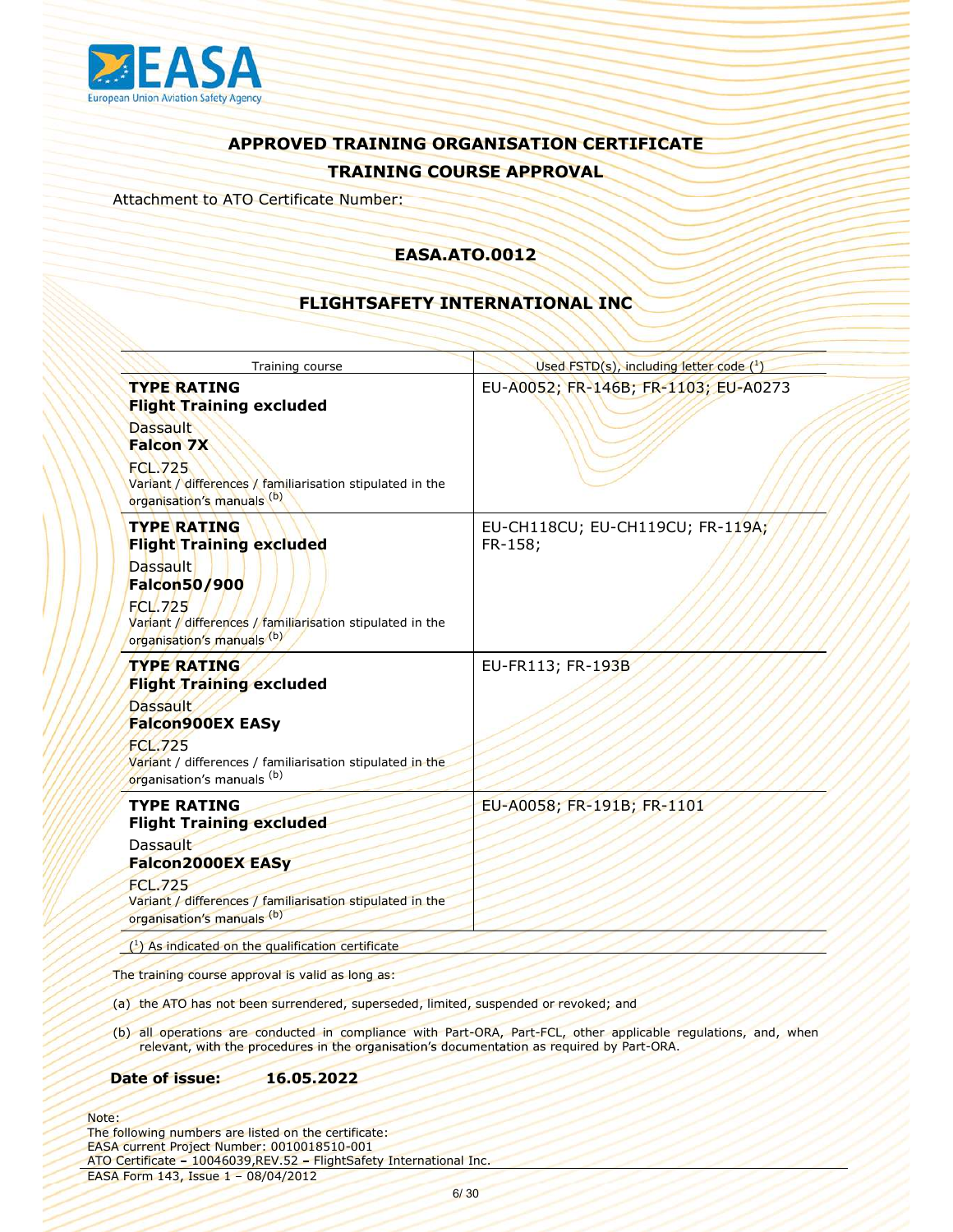

Attachment to ATO Certificate Number:

### EASA.ATO.0012

### FLIGHTSAFETY INTERNATIONAL INC

| Training course                                                                                           | Used FSTD(s), including letter code (1)                                                                         |
|-----------------------------------------------------------------------------------------------------------|-----------------------------------------------------------------------------------------------------------------|
| <b>TYPE RATING</b><br><b>Flight Training excluded</b>                                                     | EU-PT018CU; EU-PT019CU;<br>EU-UKFS512                                                                           |
| De Havilland - Canada (Bombardier)<br>DHC8<br><b>FCL.725</b>                                              |                                                                                                                 |
| Variant / differences / familiarisation stipulated in the<br>organisation's manuals (b)                   |                                                                                                                 |
| <b>TYPE RATING</b><br><b>Flight Training excluded</b>                                                     | EU-A0154                                                                                                        |
| Embraer<br><b>EMB 500/505</b><br><b>FCL.725</b>                                                           |                                                                                                                 |
| Variant / differences / familiarisation stipulated in the<br>organisation's manuals (b)                   |                                                                                                                 |
| <b>TYPE RATING</b><br><b>Flight Training excluded</b>                                                     | EU-A0059; EU-A0153                                                                                              |
| Embraer<br><b>EMB 550</b>                                                                                 |                                                                                                                 |
| <b>FCL.725</b><br>Variant / differences / familiarisation stipulated in the<br>organisation's manuals (b) |                                                                                                                 |
| (1) As indicated on the qualification certificate                                                         |                                                                                                                 |
| The training course approval is valid as long as:                                                         |                                                                                                                 |
| (a) the ATO has not been surrendered, superseded, limited, suspended or revoked; and                      |                                                                                                                 |
| relevant, with the procedures in the organisation's documentation as required by Part-ORA.                | (b) all operations are conducted in compliance with Part-ORA, Part-FCL, other applicable regulations, and, when |
| Date of issue:<br>16.05.2022                                                                              |                                                                                                                 |
|                                                                                                           |                                                                                                                 |
|                                                                                                           |                                                                                                                 |
|                                                                                                           |                                                                                                                 |
|                                                                                                           |                                                                                                                 |
|                                                                                                           |                                                                                                                 |
| following numbers are listed on the certificate:<br>A current Project Number: 0010018510-001              |                                                                                                                 |
| Certificate - 10046039, REV.52 - FlightSafety International Inc.<br>A Form 143, Issue 1 - 08/04/2012      |                                                                                                                 |
|                                                                                                           | 7/30                                                                                                            |
|                                                                                                           |                                                                                                                 |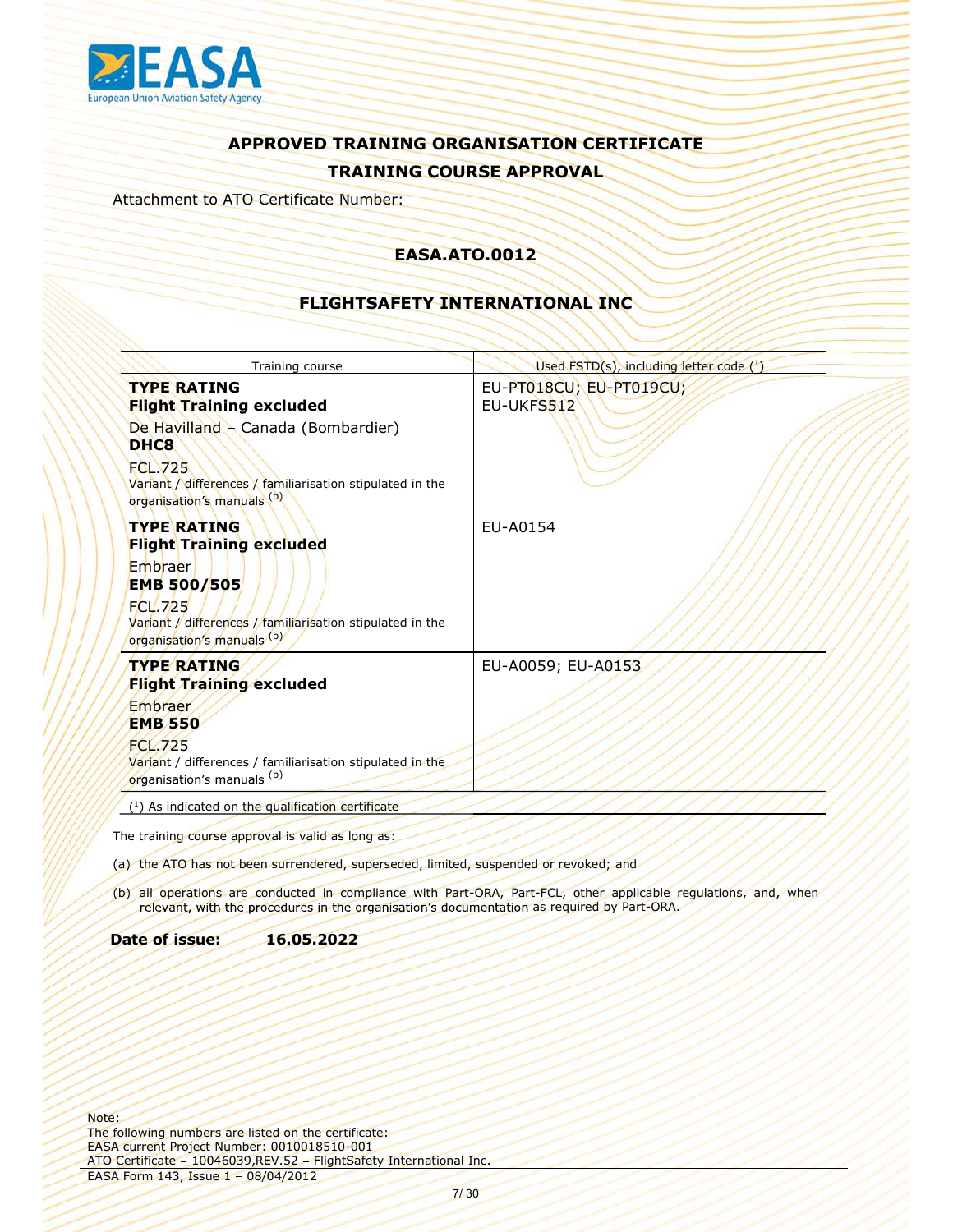

Attachment to ATO Certificate Number:

### EASA.ATO.0012

### FLIGHTSAFETY INTERNATIONAL INC

| <b>EU-DE1A090/CU</b><br><b>TYPE RATING</b><br><b>Flight Training excluded</b><br><b>Gulfstream Aerospace Corporation</b><br><b>GIV</b><br><b>FCL.725</b><br>Variant / differences / familiarisation stipulated in the<br>organisation's manuals (b)<br><b>TYPE RATING</b><br>EU-A0005; EU-A0006; EU-DE1A052; EU- |  |
|------------------------------------------------------------------------------------------------------------------------------------------------------------------------------------------------------------------------------------------------------------------------------------------------------------------|--|
|                                                                                                                                                                                                                                                                                                                  |  |
|                                                                                                                                                                                                                                                                                                                  |  |
| <b>Flight Training excluded</b><br>UKFS497B<br>Gulfstream Aerospace Corporation<br>$G-V$<br><b>FCL.725</b><br>Variant / differences / familiarisation stipulated in the<br>organisation's manuals (b)                                                                                                            |  |
| <b>TYPE RATING</b><br>EU-A0001; EU-A0084; EU-A0110; EU-A0150<br><b>Flight Training excluded</b><br>Gulfstream Aerospace Corporation<br><b>GVI</b><br><b>FCL.725</b><br>Variant / differences / familiarisation stipulated in the<br>organisation's manuals (b)                                                   |  |
| <b>TYPE RATING</b><br>EU-A0185; EU-A0272; EU-A0274;<br>EU-A0275; EU-B0060; EU-B0061<br><b>Flight Training excluded</b><br><b>EU-B0062</b><br><b>Gulfstream Aerospace Corporation</b><br><b>GVII</b><br><b>FCL.725</b><br>Variant / differences / familiarisation stipulated in the<br>organisation's manuals (b) |  |
| (1) As indicated on the qualification certificate                                                                                                                                                                                                                                                                |  |
| The training course approval is valid as long as:                                                                                                                                                                                                                                                                |  |
| (a) the ATO has not been surrendered, superseded, limited, suspended or revoked; and                                                                                                                                                                                                                             |  |
| (b) all operations are conducted in compliance with Part-ORA, Part-FCL, other applicable regulations, and, when<br>relevant, with the procedures in the organisation's documentation as required by Part-ORA.                                                                                                    |  |
| 16.05.2022<br>Date of issue:                                                                                                                                                                                                                                                                                     |  |
| following numbers are listed on the certificate:<br>A current Project Number: 0010018510-001<br>Certificate - 10046039, REV.52 - FlightSafety International Inc.                                                                                                                                                 |  |
| 4 Form 143, Issue 1 - 08/04/2012<br>8/30                                                                                                                                                                                                                                                                         |  |
|                                                                                                                                                                                                                                                                                                                  |  |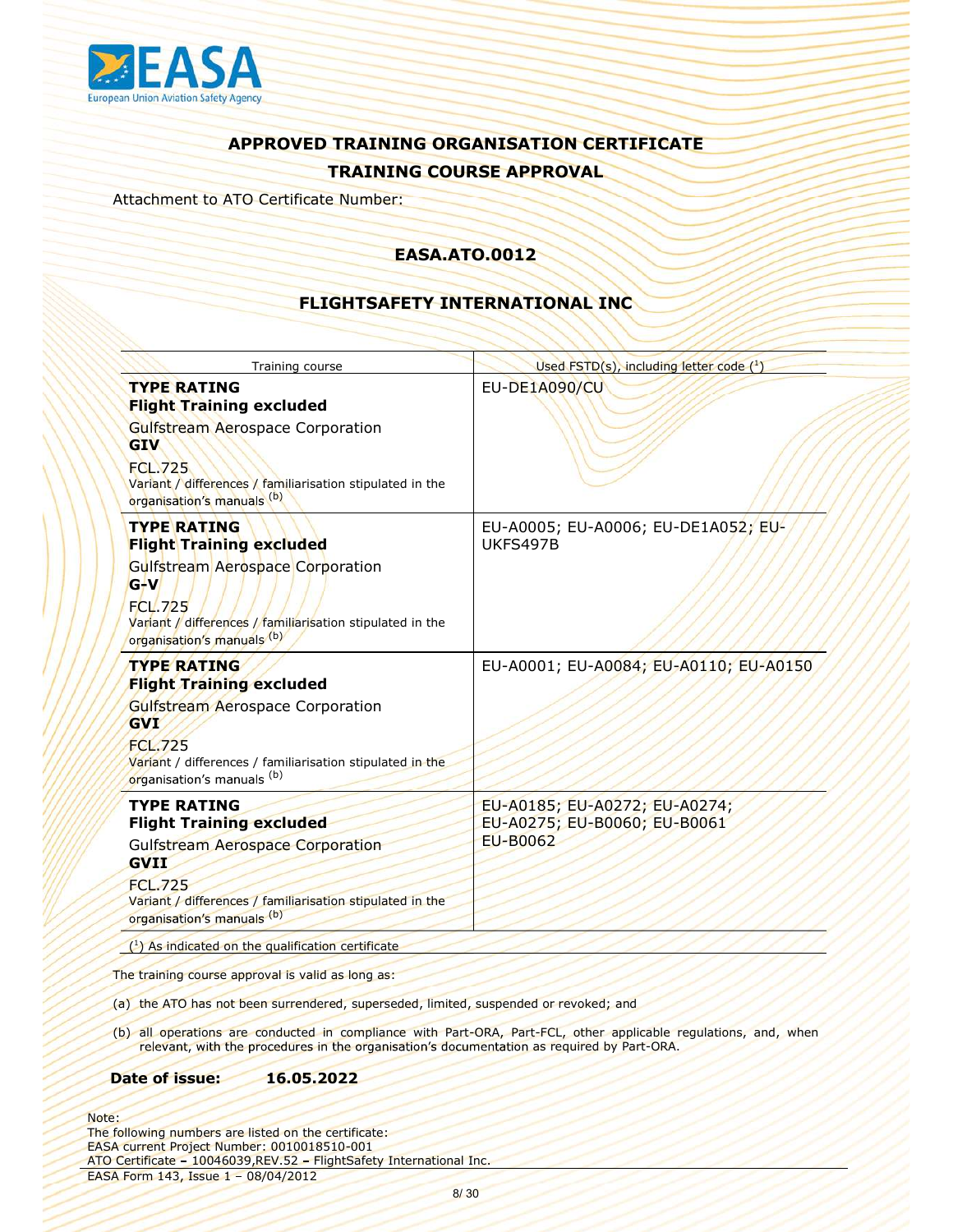

Attachment to ATO Certificate Number:

### EASA.ATO.0012

### FLIGHTSAFETY INTERNATIONAL INC

| Training course                                                                                                                                                                                                          | Used $\overline{\text{FSTD}(s)}$ , including letter code $(^1)$                                                 |
|--------------------------------------------------------------------------------------------------------------------------------------------------------------------------------------------------------------------------|-----------------------------------------------------------------------------------------------------------------|
| <b>TYPE RATING</b><br><b>Flight Training excluded</b><br>Gulfstream Aerospace LP (GALP)<br>G150<br><b>FCL.725</b><br>Variant / differences / familiarisation stipulated in the                                           | <b>EU-DE1A074</b>                                                                                               |
| organisation's manuals (b)                                                                                                                                                                                               |                                                                                                                 |
| <b>TYPE RATING</b><br><b>Flight Training excluded</b><br>Gulfstream Aerospace LP (GALP)<br>G <sub>200</sub><br><b>FCL.725</b><br>Variant / differences / familiarisation stipulated in the<br>organisation's manuals (b) | EU-DE1A070/CU                                                                                                   |
| <b>TYPE RATING</b><br><b>Flight Training excluded</b>                                                                                                                                                                    | EU-A0009; EU-A0106                                                                                              |
| Gulfstream Aerospace LP (GALP)<br>G280<br><b>FCL.725</b><br>Variant / differences / familiarisation stipulated in the<br>organisation's manuals (b)                                                                      |                                                                                                                 |
| (1) As indicated on the qualification certificate                                                                                                                                                                        |                                                                                                                 |
| The training course approval is valid as long as:                                                                                                                                                                        |                                                                                                                 |
| (a) the ATO has not been surrendered, superseded, limited, suspended or revoked; and                                                                                                                                     |                                                                                                                 |
| relevant, with the procedures in the organisation's documentation as required by Part-ORA.                                                                                                                               | (b) all operations are conducted in compliance with Part-ORA, Part-FCL, other applicable regulations, and, when |
| Date of issue:<br>16.05.2022                                                                                                                                                                                             |                                                                                                                 |
|                                                                                                                                                                                                                          |                                                                                                                 |
| following numbers are listed on the certificate:<br>A current Project Number: 0010018510-001<br>Certificate - 10046039, REV.52 - FlightSafety International Inc.                                                         |                                                                                                                 |
| 4 Form 143, Issue 1 - 08/04/2012<br>9/30                                                                                                                                                                                 |                                                                                                                 |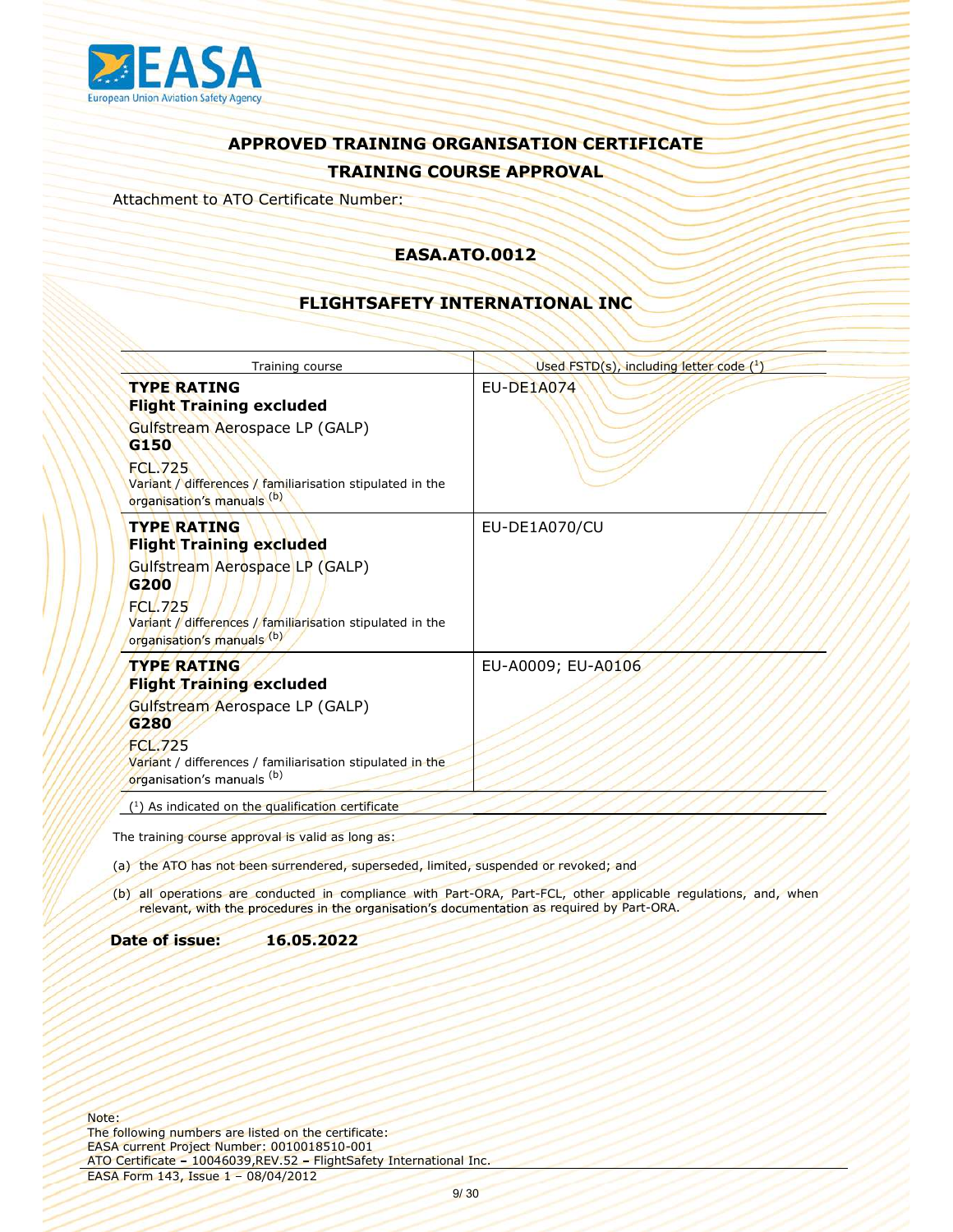

Attachment to ATO Certificate Number:

### EASA.ATO.0012

### FLIGHTSAFETY INTERNATIONAL INC

| Training course                                                                                                                                                  | Used FSTD(s), including letter code (1)                                                                         |
|------------------------------------------------------------------------------------------------------------------------------------------------------------------|-----------------------------------------------------------------------------------------------------------------|
| <b>TYPE RATING</b><br><b>Flight Training excluded</b>                                                                                                            | <b>EU-PT016</b>                                                                                                 |
| <b>Hawker Beechcraft Corporation</b><br><b>HA4T</b>                                                                                                              |                                                                                                                 |
| <b>FCL.725</b><br>Variant / differences / familiarisation stipulated in the<br>organisation's manuals (b)                                                        |                                                                                                                 |
| <b>TYPE RATING</b><br><b>Flight Training excluded</b>                                                                                                            | EU-DK112/CU; EU-UKFS461                                                                                         |
| Hawker Beechcraft Corporation<br><b>HS125</b><br><b>FCL.725</b><br>Variant / differences / familiarisation stipulated in the<br>organisation's manuals (b)       |                                                                                                                 |
| <b>TYPE RATING</b><br><b>Flight Training excluded</b>                                                                                                            | EU-A0196; EU-A0267                                                                                              |
| Honda Aircraft Company<br><b>HA-420</b>                                                                                                                          |                                                                                                                 |
| <b>FCL.725</b><br>Variant / differences / familiarisation stipulated in the<br>organisation's manuals (b)                                                        |                                                                                                                 |
| (1) As indicated on the qualification certificate                                                                                                                |                                                                                                                 |
| The training course approval is valid as long as:                                                                                                                |                                                                                                                 |
| (a) the ATO has not been surrendered, superseded, limited, suspended or revoked; and                                                                             |                                                                                                                 |
| relevant, with the procedures in the organisation's documentation as required by Part-ORA.                                                                       | (b) all operations are conducted in compliance with Part-ORA, Part-FCL, other applicable regulations, and, when |
| Date of issue:<br>13.11.2022                                                                                                                                     |                                                                                                                 |
|                                                                                                                                                                  |                                                                                                                 |
|                                                                                                                                                                  |                                                                                                                 |
|                                                                                                                                                                  |                                                                                                                 |
|                                                                                                                                                                  |                                                                                                                 |
|                                                                                                                                                                  |                                                                                                                 |
| following numbers are listed on the certificate:<br>A current Project Number: 0010018510-001<br>Certificate - 10046039, REV.52 - FlightSafety International Inc. |                                                                                                                 |
| 4 Form 143, Issue 1 - 08/04/2012                                                                                                                                 | 10/30                                                                                                           |
|                                                                                                                                                                  |                                                                                                                 |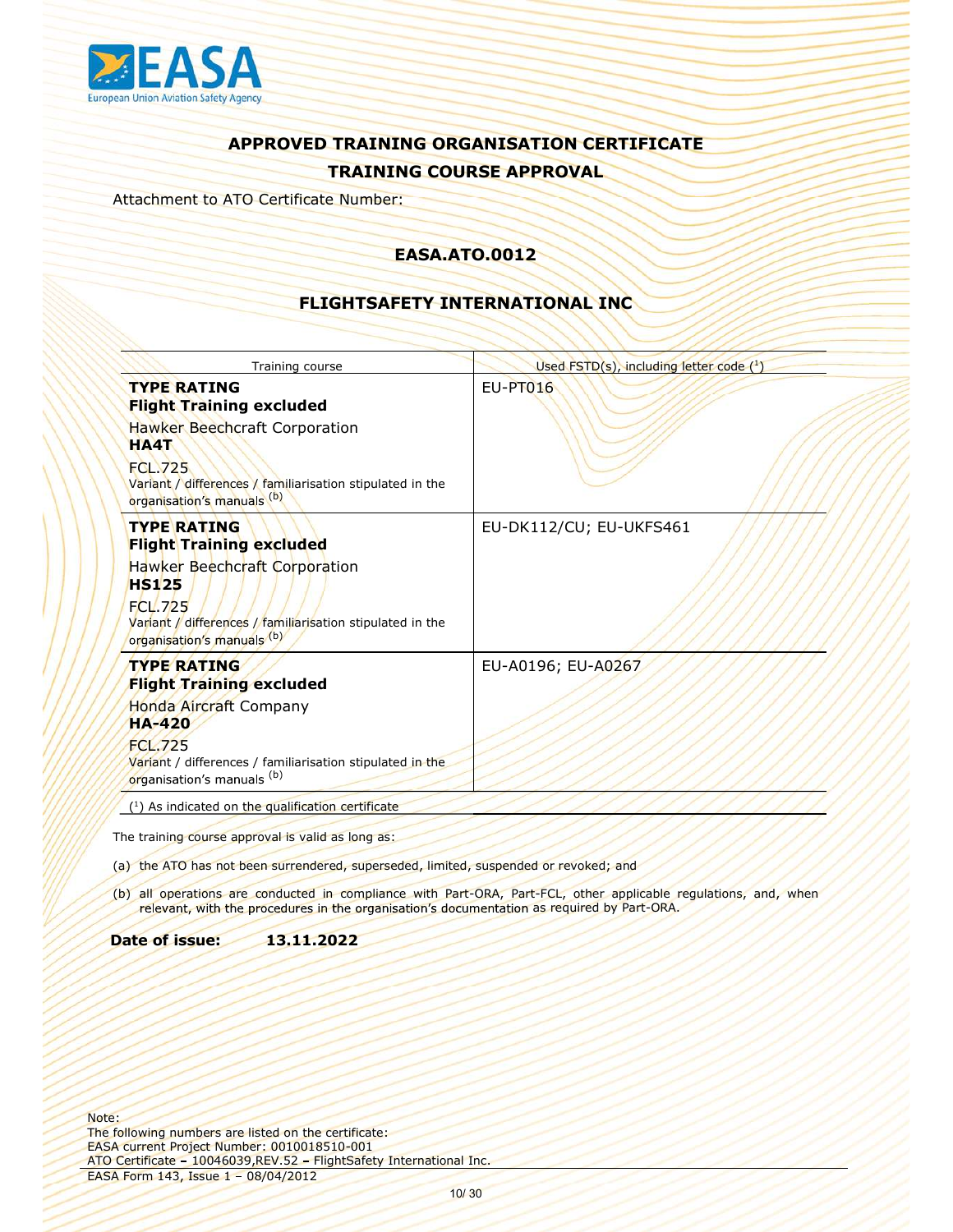

Attachment to ATO Certificate Number:

### EASA.ATO.0012

### FLIGHTSAFETY INTERNATIONAL INC

| Training course                                                                                                                                                  | Used FSTD(s), including letter code (1)                                                                         |
|------------------------------------------------------------------------------------------------------------------------------------------------------------------|-----------------------------------------------------------------------------------------------------------------|
| <b>TYPE RATING</b><br><b>Flight Training excluded</b>                                                                                                            | <b>EU-DE1A050</b>                                                                                               |
| <b>Israel Aircraft Industry</b><br><b>IAI 1125</b>                                                                                                               |                                                                                                                 |
| <b>FCL.725</b><br>Variant / differences / familiarisation stipulated in the                                                                                      |                                                                                                                 |
| organisation's manuals (b)<br><b>TYPE RATING</b><br><b>Flight Training excluded</b>                                                                              | EU-DE1A064/CU                                                                                                   |
| Learjet (Bombardier)<br>Learjet20/30<br><b>FCL.725</b>                                                                                                           |                                                                                                                 |
| Variant / differences / familiarisation stipulated in the<br>organisation's manuals (b)                                                                          |                                                                                                                 |
| <b>TYPE RATING</b><br><b>Flight Training excluded</b>                                                                                                            | EU-DK106/CU; EU-DE1A065/CU                                                                                      |
| Learjet (Bombardier)<br>Learjet45/75                                                                                                                             |                                                                                                                 |
| <b>FCL.725</b><br>Variant / differences / familiarisation stipulated in the<br>organisation's manuals (b)                                                        |                                                                                                                 |
| (1) As indicated on the qualification certificate                                                                                                                |                                                                                                                 |
| The training course approval is valid as long as:                                                                                                                |                                                                                                                 |
| (a) the ATO has not been surrendered, superseded, limited, suspended or revoked; and                                                                             |                                                                                                                 |
| relevant, with the procedures in the organisation's documentation as required by Part-ORA.                                                                       | (b) all operations are conducted in compliance with Part-ORA, Part-FCL, other applicable regulations, and, when |
| Date of issue:<br>16.05.2022                                                                                                                                     |                                                                                                                 |
|                                                                                                                                                                  |                                                                                                                 |
|                                                                                                                                                                  |                                                                                                                 |
|                                                                                                                                                                  |                                                                                                                 |
|                                                                                                                                                                  |                                                                                                                 |
|                                                                                                                                                                  |                                                                                                                 |
|                                                                                                                                                                  |                                                                                                                 |
| following numbers are listed on the certificate:<br>A current Project Number: 0010018510-001<br>Certificate - 10046039, REV.52 - FlightSafety International Inc. |                                                                                                                 |
| A Form 143, Issue 1 - 08/04/2012                                                                                                                                 | 11/30                                                                                                           |
|                                                                                                                                                                  |                                                                                                                 |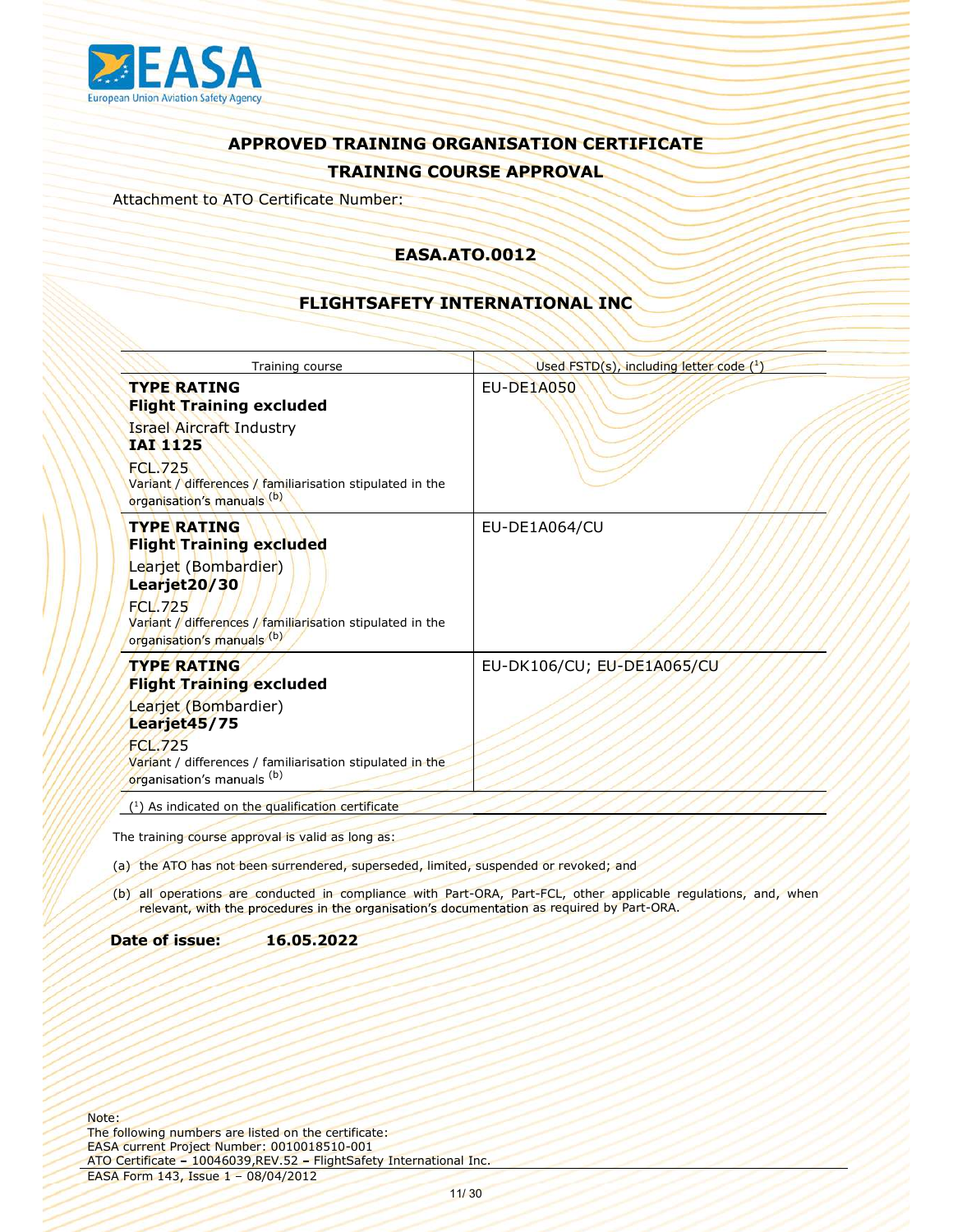

Attachment to ATO Certificate Number:

### EASA.ATO.0012

### FLIGHTSAFETY INTERNATIONAL INC

| EU-DE1A068/CU; EU-DK107/CU<br><b>TYPE RATING</b><br><b>Flight Training excluded</b><br>Learjet (Bombardier)<br>Learjet60<br><b>FCL.725</b><br>Variant / differences / familiarisation stipulated in the<br>organisation's manuals (b)<br><b>TYPE RATING</b><br>EU-DK103/CU; EU-UKFS393<br><b>Flight Training excluded</b><br>Mitsubishi/Beech/ Raytheon<br><b>Beech400/MU300</b><br><b>FCL.725</b><br>Variant / differences / familiarisation stipulated in the<br>organisation's manuals (b)<br><b>TYPE RATING</b><br>EU-IT057<br><b>Flight Training excluded</b><br>Piaggio<br>Piaggio 180<br><b>FCL.725</b><br>Variant / differences / familiarisation stipulated in the<br>organisation's manuals (b)<br><b>TYPE RATING</b><br><b>EU-A0175</b><br><b>Flight Training excluded</b><br><b>Pilatus</b><br>$PC-24$<br><b>FCL.725</b><br>Variant / differences / familiarisation stipulated in the<br>organisation's manuals (b)<br>$(1)$ As indicated on the qualification certificate<br>relevant, with the procedures in the organisation's documentation as required by Part-ORA.<br>16.05.2022<br>12/30 | Training course | Used $\mathsf{FSTD}(s)$ , including letter code $(^1)$ |
|-------------------------------------------------------------------------------------------------------------------------------------------------------------------------------------------------------------------------------------------------------------------------------------------------------------------------------------------------------------------------------------------------------------------------------------------------------------------------------------------------------------------------------------------------------------------------------------------------------------------------------------------------------------------------------------------------------------------------------------------------------------------------------------------------------------------------------------------------------------------------------------------------------------------------------------------------------------------------------------------------------------------------------------------------------------------------------------------------------------|-----------------|--------------------------------------------------------|
|                                                                                                                                                                                                                                                                                                                                                                                                                                                                                                                                                                                                                                                                                                                                                                                                                                                                                                                                                                                                                                                                                                             |                 |                                                        |
|                                                                                                                                                                                                                                                                                                                                                                                                                                                                                                                                                                                                                                                                                                                                                                                                                                                                                                                                                                                                                                                                                                             |                 |                                                        |
| The training course approval is valid as long as:<br>(a) the ATO has not been surrendered, superseded, limited, suspended or revoked; and<br>(b) all operations are conducted in compliance with Part-ORA, Part-FCL, other applicable regulations, and, when<br>Date of issue:<br>following numbers are listed on the certificate:<br>A current Project Number: 0010018510-001<br>Certificate - 10046039, REV.52 - FlightSafety International Inc.<br>4 Form 143, Issue 1 - 08/04/2012                                                                                                                                                                                                                                                                                                                                                                                                                                                                                                                                                                                                                      |                 |                                                        |
|                                                                                                                                                                                                                                                                                                                                                                                                                                                                                                                                                                                                                                                                                                                                                                                                                                                                                                                                                                                                                                                                                                             |                 |                                                        |
|                                                                                                                                                                                                                                                                                                                                                                                                                                                                                                                                                                                                                                                                                                                                                                                                                                                                                                                                                                                                                                                                                                             |                 |                                                        |
|                                                                                                                                                                                                                                                                                                                                                                                                                                                                                                                                                                                                                                                                                                                                                                                                                                                                                                                                                                                                                                                                                                             |                 |                                                        |
|                                                                                                                                                                                                                                                                                                                                                                                                                                                                                                                                                                                                                                                                                                                                                                                                                                                                                                                                                                                                                                                                                                             |                 |                                                        |
|                                                                                                                                                                                                                                                                                                                                                                                                                                                                                                                                                                                                                                                                                                                                                                                                                                                                                                                                                                                                                                                                                                             |                 |                                                        |
|                                                                                                                                                                                                                                                                                                                                                                                                                                                                                                                                                                                                                                                                                                                                                                                                                                                                                                                                                                                                                                                                                                             |                 |                                                        |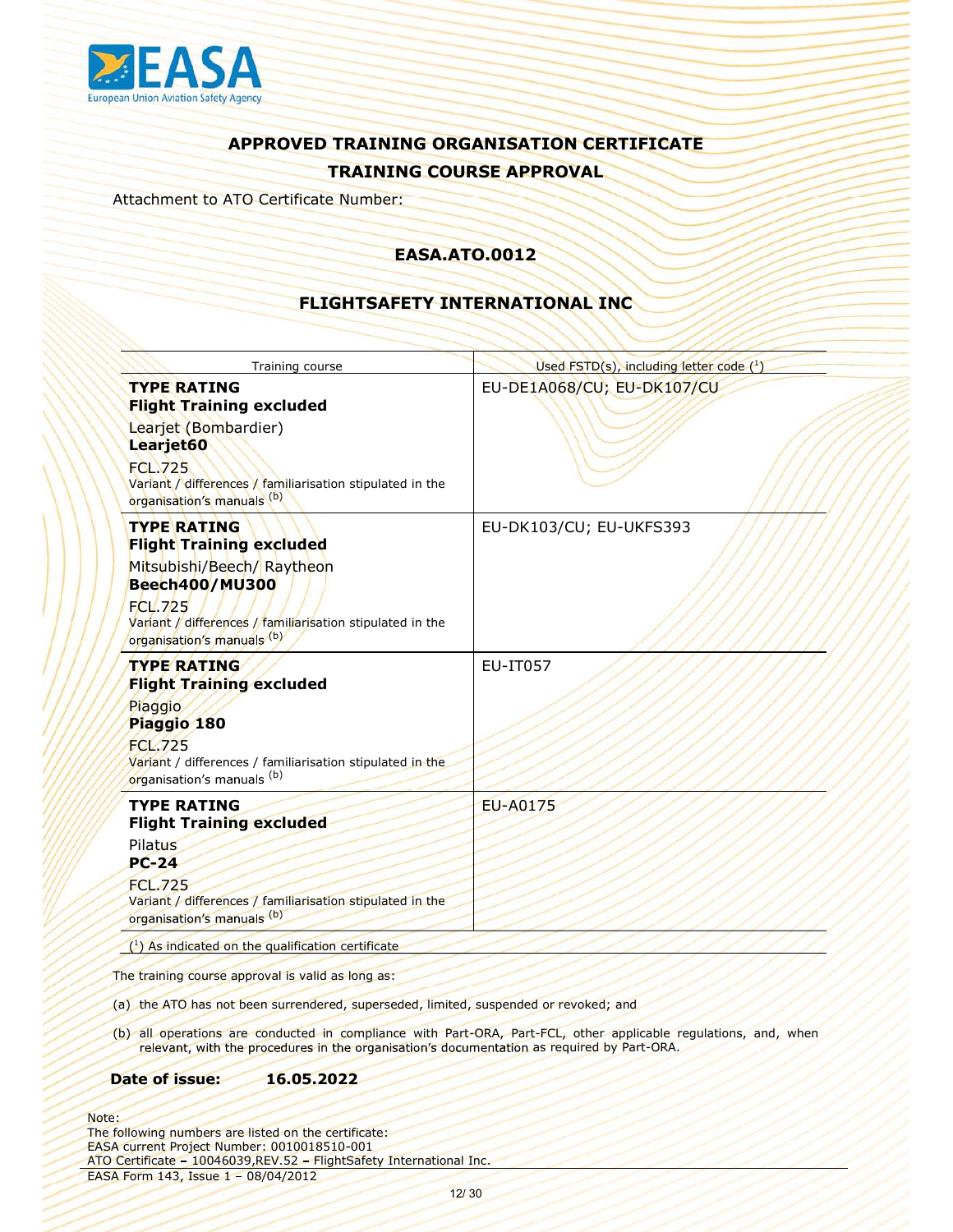

Attachment to ATO Certificate Number:

### EASA.ATO.0012

### FLIGHTSAFETY INTERNATIONAL INC

| Training course                                                                                                                                                  | Used FSTD(s), including letter code (1)                                                                         |
|------------------------------------------------------------------------------------------------------------------------------------------------------------------|-----------------------------------------------------------------------------------------------------------------|
| <b>MULTI CREW COOPERATION -</b><br><b>COMBINED WITH Type rating</b><br><b>Flight Training excluded</b>                                                           | EU-UKFS433                                                                                                      |
| <b>Sikorsky</b><br><b>SK92</b>                                                                                                                                   |                                                                                                                 |
| FCL.735.MCC combined with:<br><b>FCL.725</b>                                                                                                                     |                                                                                                                 |
| <b>TYPE RATING</b>                                                                                                                                               | EU-UKFS433                                                                                                      |
| <b>Flight Training excluded</b><br>Sikorsky                                                                                                                      |                                                                                                                 |
| <b>SK92</b><br>FCL.725<br>Variant / differences / familiarisation stipulated in the<br>organisation's manuals (b)                                                |                                                                                                                 |
| <b>TYPE RATING</b><br><b>Flight Training excluded</b>                                                                                                            | EU-A0278                                                                                                        |
| Textron<br><b>C700</b>                                                                                                                                           |                                                                                                                 |
| FCL.725<br>Variant / differences / familiarisation stipulated in the<br>organisation's manuals (b)                                                               |                                                                                                                 |
| (1) As indicated on the qualification certificate                                                                                                                |                                                                                                                 |
| The training course approval is valid as long as:                                                                                                                |                                                                                                                 |
| (a) the ATO has not been surrendered, superseded, limited, suspended or revoked; and                                                                             |                                                                                                                 |
| relevant, with the procedures in the organisation's documentation as required by Part-ORA.                                                                       | (b) all operations are conducted in compliance with Part-ORA, Part-FCL, other applicable regulations, and, when |
| Date of issue:<br>16.05.2022                                                                                                                                     |                                                                                                                 |
|                                                                                                                                                                  |                                                                                                                 |
|                                                                                                                                                                  |                                                                                                                 |
|                                                                                                                                                                  |                                                                                                                 |
|                                                                                                                                                                  |                                                                                                                 |
|                                                                                                                                                                  |                                                                                                                 |
| following numbers are listed on the certificate:<br>A current Project Number: 0010018510-001<br>Certificate - 10046039, REV.52 - FlightSafety International Inc. |                                                                                                                 |
| 4 Form 143, Issue 1 - 08/04/2012                                                                                                                                 | 13/30                                                                                                           |
|                                                                                                                                                                  |                                                                                                                 |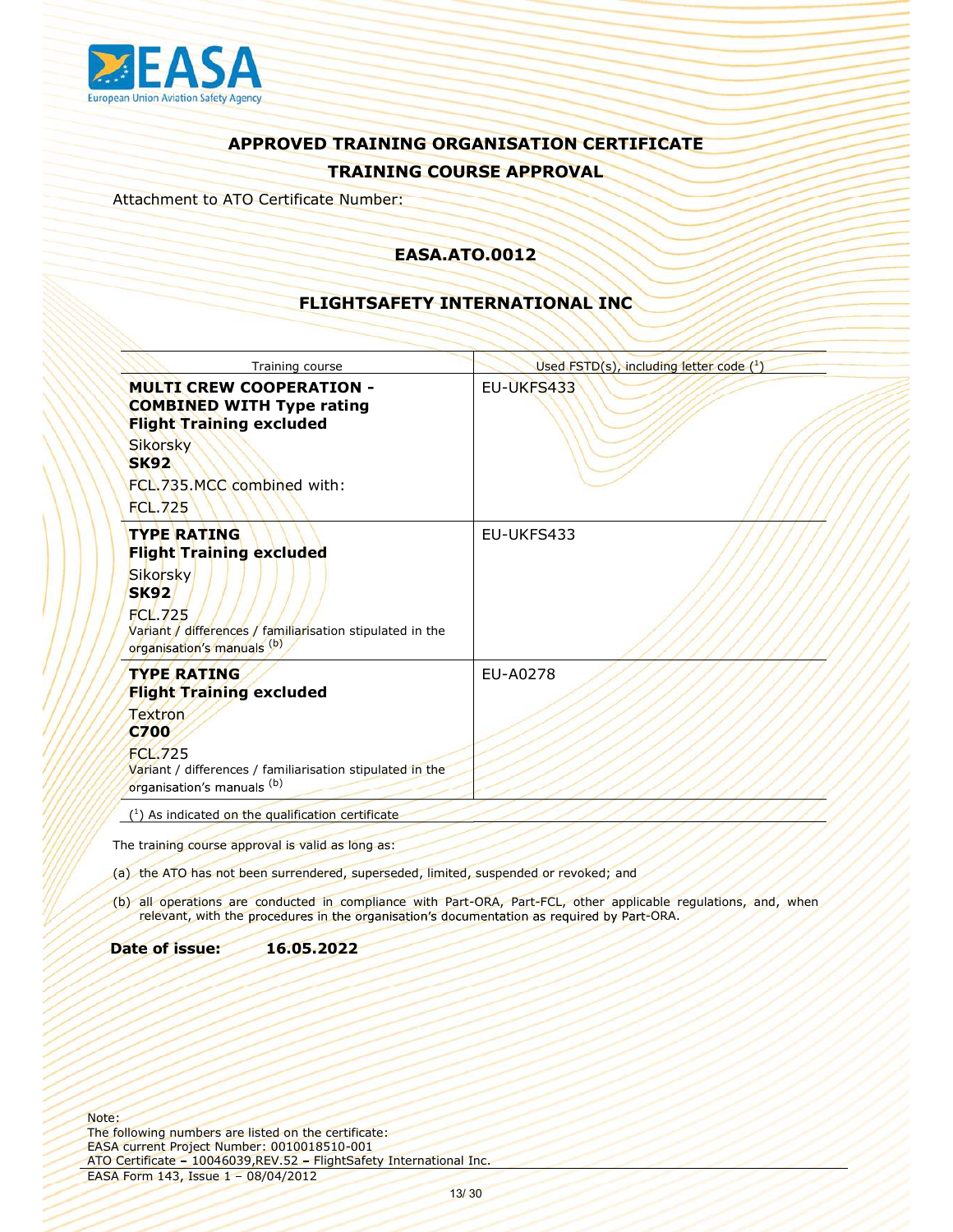

Attachment to ATO Certificate Number:

### EASA.ATO.0012

### FLIGHTSAFETY INTERNATIONAL INC

| Training course                                                                                                                                                                    | Used FSTD(s), including letter code (1)                                                                         |
|------------------------------------------------------------------------------------------------------------------------------------------------------------------------------------|-----------------------------------------------------------------------------------------------------------------|
| <b>TYPE RATING INSTRUCTOR</b><br><b>Restricted privileges</b>                                                                                                                      | EU-A0011; EU-DE1A063/CU                                                                                         |
| SYNTHETIC FLIGHT INSTRUCTOR<br><b>Bombardier</b><br><b>BD-700</b><br><b>FCL.930.TRI</b>                                                                                            |                                                                                                                 |
| FCL.910.TRI (a)<br><b>FCL.930.SFI</b>                                                                                                                                              |                                                                                                                 |
| <b>TYPE RATING INSTRUCTOR</b><br><b>Restricted privileges</b>                                                                                                                      | EU-DE1A073/CU                                                                                                   |
| SYNTHETIC FLIGHT INSTRUCTOR<br>Canadair (Bombardier)<br>CL600/601<br><b>FCL.930.TRI</b><br>FCL.910.TRI(a)<br><b>FCL.930.SFI</b>                                                    |                                                                                                                 |
| <b>TYPE RATING INSTRUCTOR</b><br><b>Restricted privileges</b>                                                                                                                      | EU-A0014; EU-DE1A071/CU;<br>EU-DE1A072/CU; EU-A0300                                                             |
| SYNTHETIC FLIGHT INSTRUCTOR<br>Canadair (Bombardier)<br>CL604/605<br><b>FCL.930.TRI</b><br>FCL.910.TRI (a)<br><b>FCL.930.SFI</b>                                                   |                                                                                                                 |
| $(1)$ As indicated on the qualification certificate                                                                                                                                |                                                                                                                 |
| The training course approval is valid as long as:                                                                                                                                  |                                                                                                                 |
| (a) the ATO has not been surrendered, superseded, limited, suspended or revoked; and<br>relevant, with the procedures in the organisation's documentation as required by Part-ORA. | (b) all operations are conducted in compliance with Part-ORA, Part-FCL, other applicable regulations, and, when |
| 16.05.2022<br>Date of issue:                                                                                                                                                       |                                                                                                                 |
| following numbers are listed on the certificate:<br>A current Project Number: 0010018510-001<br>Certificate - 10046039, REV.52 - FlightSafety International Inc.                   |                                                                                                                 |
| 4 Form 143, Issue 1 - 08/04/2012                                                                                                                                                   | 14/30                                                                                                           |
|                                                                                                                                                                                    |                                                                                                                 |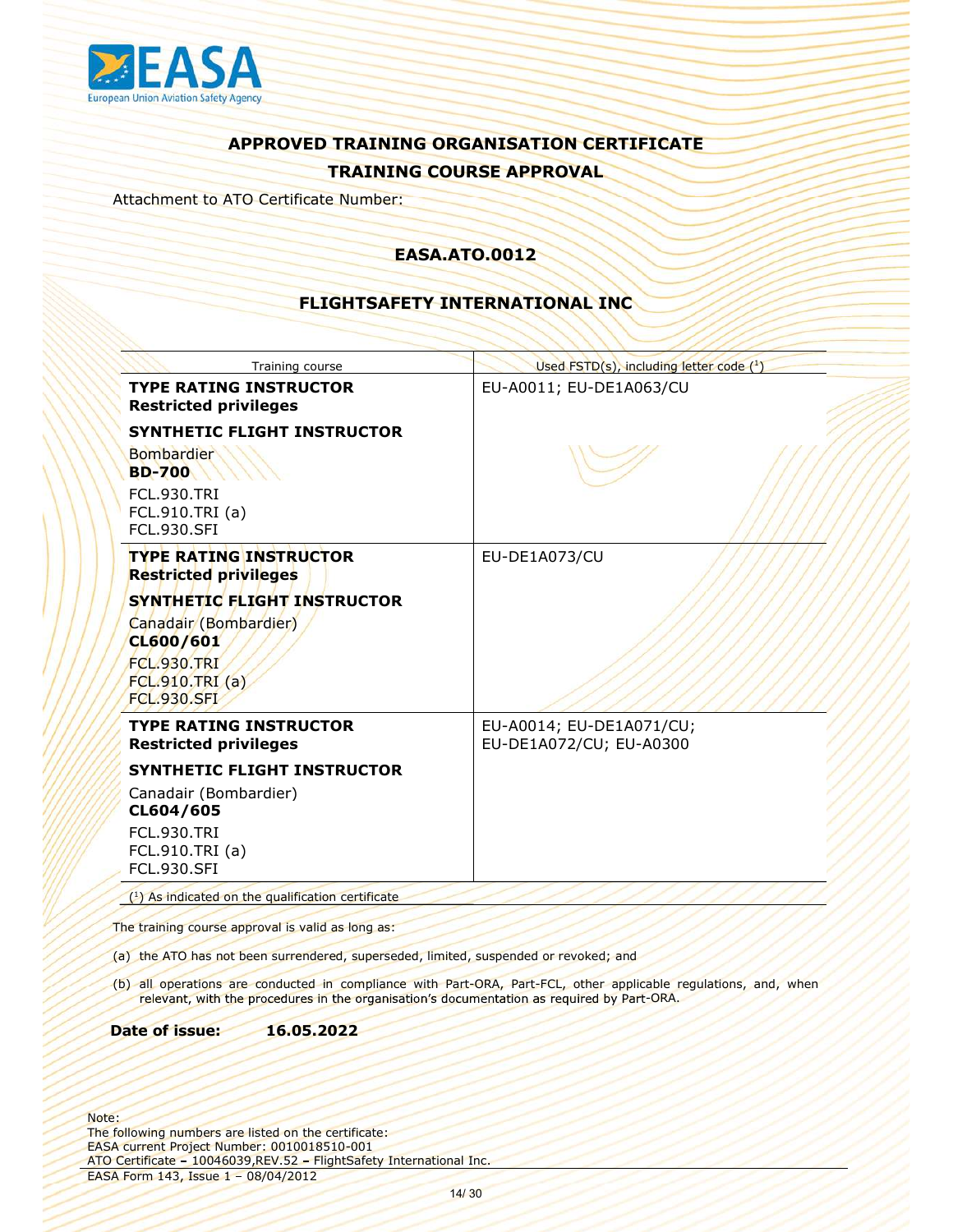

Attachment to ATO Certificate Number:

### EASA.ATO.0012

### FLIGHTSAFETY INTERNATIONAL INC

|                                                                                                                       | Training course                                                                                                                                                  | Used FSTD(s), including letter code (1)                                                                                                                                                                       |
|-----------------------------------------------------------------------------------------------------------------------|------------------------------------------------------------------------------------------------------------------------------------------------------------------|---------------------------------------------------------------------------------------------------------------------------------------------------------------------------------------------------------------|
| <b>Restricted privileges</b>                                                                                          | <b>TYPE RATING INSTRUCTOR</b>                                                                                                                                    | EU-DE1A055; EU-A0144                                                                                                                                                                                          |
| Canadair (Bombardier)<br><b>CL 30</b><br><b>FCL.930.TRI</b><br>FCL.910.TRI (a)<br><b>FCL.930.SFI</b>                  | SYNTHETIC FLIGHT INSTRUCTOR                                                                                                                                      |                                                                                                                                                                                                               |
| <b>Restricted privileges</b><br>Cessna<br>C500/550/560<br><b>FCL.930.TRI</b><br>FCL.910.TRI (a)<br><b>FCL.930.SFI</b> | <b>TYPE RATING INSTRUCTOR</b><br>SYNTHETIC FLIGHT INSTRUCTOR                                                                                                     | EU-UKFS365                                                                                                                                                                                                    |
| <b>Restricted privileges</b>                                                                                          | <b>TYPE RATING INSTRUCTOR</b>                                                                                                                                    | EU-UKFS395; EU-IT054/CU; EU-DE1A067;<br><b>EU-A0089</b>                                                                                                                                                       |
| Cessna<br>C560XL/XLS<br><b>FCL.930.TRI</b><br>FCL.910.TRI (a)<br><b>FCL.930.SFL</b>                                   | SYNTHETIC FLIGHT INSTRUCTOR                                                                                                                                      |                                                                                                                                                                                                               |
|                                                                                                                       | $(1)$ As indicated on the qualification certificate                                                                                                              |                                                                                                                                                                                                               |
| Date of issue:                                                                                                        | The training course approval is valid as long as:<br>(a) the ATO has not been surrendered, superseded, limited, suspended or revoked; and<br>16.05.2022          | (b) all operations are conducted in compliance with Part-ORA, Part-FCL, other applicable regulations, and, when<br>relevant, with the procedures in the organisation's documentation as required by Part-ORA. |
| 4 Form 143, Issue 1 - 08/04/2012                                                                                      | following numbers are listed on the certificate:<br>A current Project Number: 0010018510-001<br>Certificate - 10046039, REV.52 - FlightSafety International Inc. | 15/30                                                                                                                                                                                                         |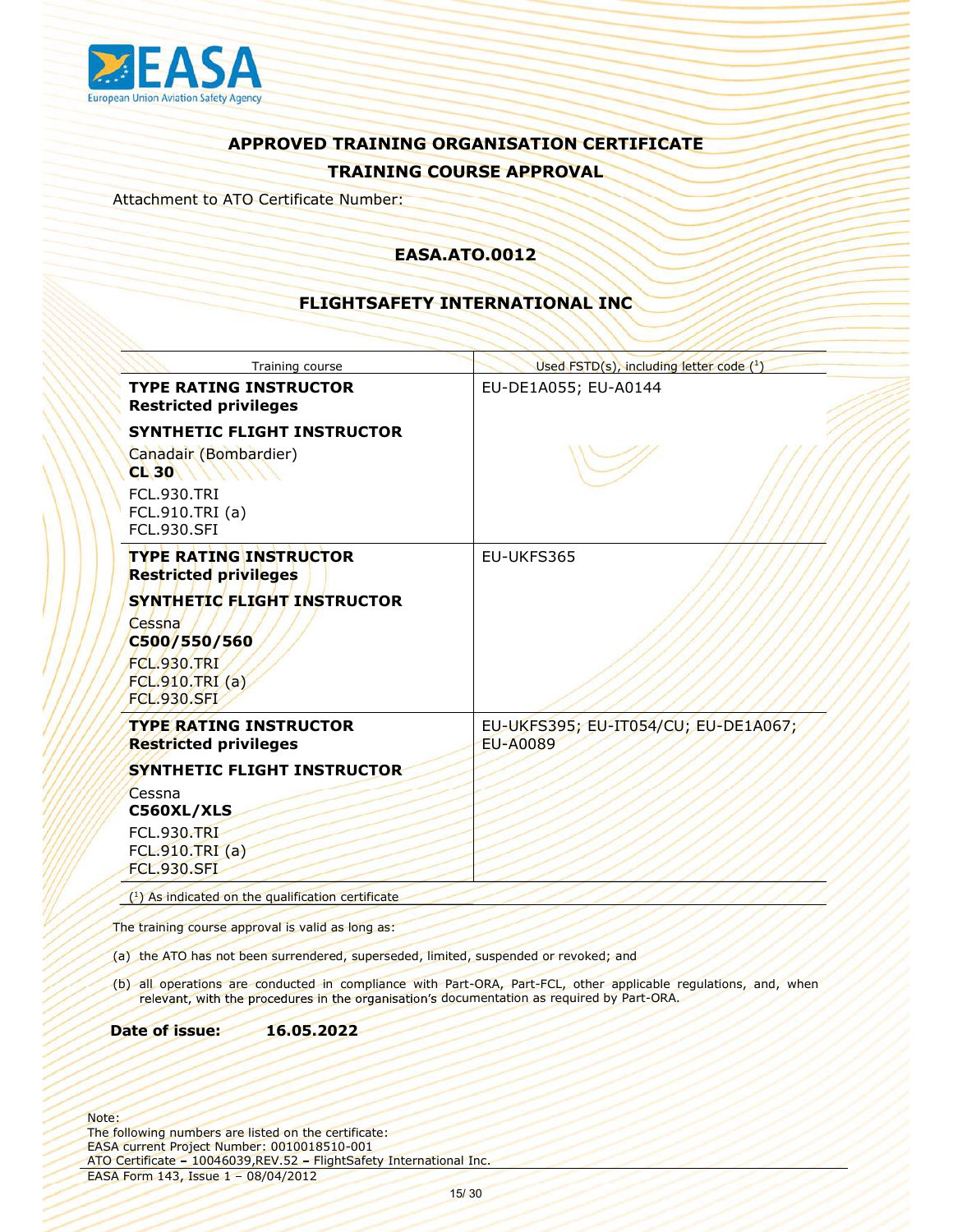

Attachment to ATO Certificate Number:

### EASA.ATO.0012

### FLIGHTSAFETY INTERNATIONAL INC

| EU-UKFS366; EU-UKFS408; EU-UKFS498;<br><b>TYPE RATING INSTRUCTOR</b><br>EU-A0056; EU-A0113; EU-A0268<br><b>Restricted privileges</b><br><b>EU-A0158</b><br><b>SYNTHETIC FLIGHT INSTRUCTOR</b><br>Cessna<br><b>C680</b><br><b>FCL.930.TRI</b><br>FCL.910.TRI(a)<br><b>FCL.930.SFI</b>                                                                       |
|------------------------------------------------------------------------------------------------------------------------------------------------------------------------------------------------------------------------------------------------------------------------------------------------------------------------------------------------------------|
|                                                                                                                                                                                                                                                                                                                                                            |
| <b>TYPE RATING INSTRUCTOR</b><br>EU-IT064/CU; EU-DE1A059/CU<br><b>Restricted privileges</b><br>SYNTHETIC FLIGHT INSTRUCTOR<br>Cessna<br><b>C750</b><br><b>FCL.930.TRI</b><br>FCL.910.TRI(a)<br><b>FCL.930.SFI</b>                                                                                                                                          |
| $(1)$ As indicated on the qualification certificate                                                                                                                                                                                                                                                                                                        |
| The training course approval is valid as long as:<br>(a) the ATO has not been surrendered, superseded, limited, suspended or revoked; and<br>(b) all operations are conducted in compliance with Part-ORA, Part-FCL, other applicable regulations, and, when<br>relevant, with the procedures in the organisation's documentation as required by Part-ORA. |

- 
- een, suspended or revoked; and<br>coumentation as required by Part-ORA, when<br>coumentation as required by Part-ORA.<br>All Inc. relevant, with the procedures in the organisation's documentation as required by Part-ORA.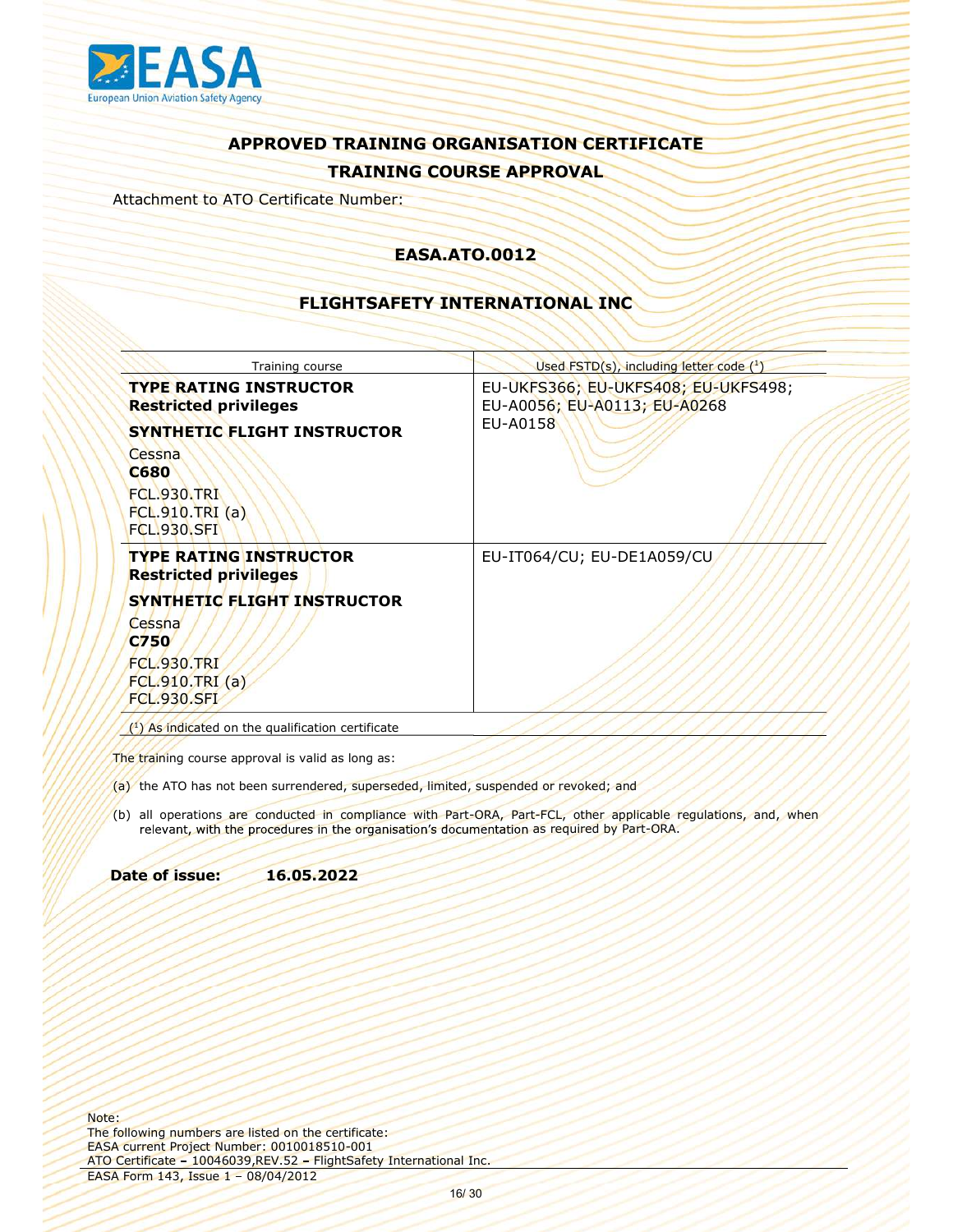

Attachment to ATO Certificate Number:

### EASA.ATO.0012

### FLIGHTSAFETY INTERNATIONAL INC

| Used FSTD(s), including letter code (1)<br>Training course                                                                                                                                                    |  |
|---------------------------------------------------------------------------------------------------------------------------------------------------------------------------------------------------------------|--|
| <b>TYPE RATING INSTRUCTOR</b><br>EU-PT018CU; EU-PT019CU; EU-UKFS512<br><b>Restricted privileges</b>                                                                                                           |  |
| <b>SYNTHETIC FLIGHT INSTRUCTOR</b>                                                                                                                                                                            |  |
| De Havilland - Canada (Bombardier)<br>DHC8                                                                                                                                                                    |  |
| <b>FCL.930.TRI</b><br>FCL.910.TRI (a)<br><b>FCL.930.SFI</b>                                                                                                                                                   |  |
| <b>TYPE RATING INSTRUCTOR</b><br>EU-A0052; EU-A0273<br><b>Restricted privileges</b>                                                                                                                           |  |
| <b>SYNTHETIC FLIGHT INSTRUCTOR</b>                                                                                                                                                                            |  |
| Dassault/<br>Falcon 7X                                                                                                                                                                                        |  |
| <b>FCL.930.TRI</b><br>FCL.910.TRI (a)<br><b>FCL.930.SFI</b>                                                                                                                                                   |  |
| $(1)$ As indicated on the qualification certificate                                                                                                                                                           |  |
| The training course approval is valid as long as:<br>(a) the ATO has not been surrendered, superseded, limited, suspended or revoked; and                                                                     |  |
| (b) all operations are conducted in compliance with Part-ORA, Part-FCL, other applicable regulations, and, when<br>relevant, with the procedures in the organisation's documentation as required by Part-ORA. |  |
| Date of issue:<br>16.05.2022                                                                                                                                                                                  |  |

- 
- ed, suspended or revoked; and<br>commentation as required by Part-ORA.<br>commentation as required by Part-ORA.<br>All Inc. relevant, with the procedures in the organisation's documentation as required by Part-ORA.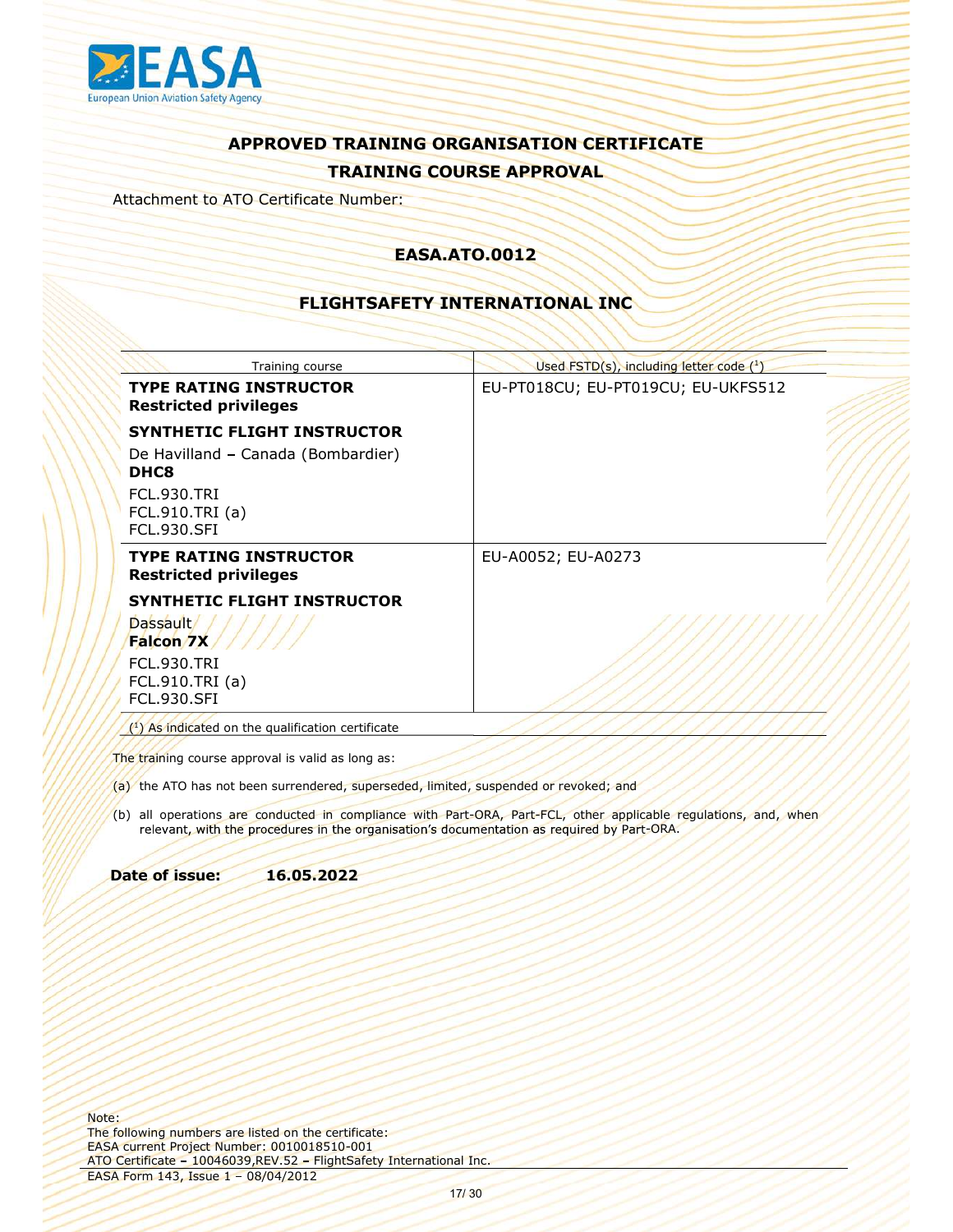

Attachment to ATO Certificate Number:

### EASA.ATO.0012

### FLIGHTSAFETY INTERNATIONAL INC

| Training course                                                                                                                                                  | Used FSTD(s), including letter code (1)                                                                         |
|------------------------------------------------------------------------------------------------------------------------------------------------------------------|-----------------------------------------------------------------------------------------------------------------|
| <b>TYPE RATING INSTRUCTOR</b><br><b>Restricted privileges</b>                                                                                                    | EU-CH118CU; EU-CH119CU                                                                                          |
| SYNTHETIC FLIGHT INSTRUCTOR<br><b>Dassault</b>                                                                                                                   |                                                                                                                 |
| <b>Falcon50/900</b><br><b>FCL.930.TRI</b><br>FCL.910.TRI (a)<br><b>FCL.930.SFI</b>                                                                               |                                                                                                                 |
| <b>TYPE RATING INSTRUCTOR</b><br><b>Restricted privileges</b>                                                                                                    | <b>EU-FR113</b>                                                                                                 |
| SYNTHETIC FLIGHT INSTRUCTOR<br>Dassault////<br><b>Falcon900EX EASy</b>                                                                                           |                                                                                                                 |
| <b>FCL.930.TRI</b><br>FCL.910.TRI (a)<br><b>FCL.930.SFI</b>                                                                                                      |                                                                                                                 |
| <b>TYPE RATING INSTRUCTOR</b><br><b>Restricted privileges</b>                                                                                                    | EU-A0058                                                                                                        |
| SYNTHETIC FLIGHT INSTRUCTOR<br>Dassault<br>Falcon2000EX EASy                                                                                                     |                                                                                                                 |
| <b>FCL.930.TRI</b><br>FCL.910.TRI (a)<br><b>FCL.930.SFI</b>                                                                                                      |                                                                                                                 |
| $(1)$ As indicated on the qualification certificate                                                                                                              |                                                                                                                 |
| The training course approval is valid as long as:                                                                                                                |                                                                                                                 |
| (a) the ATO has not been surrendered, superseded, limited, suspended or revoked; and                                                                             |                                                                                                                 |
| relevant, with the procedures in the organisation's documentation as required by Part-ORA.                                                                       | (b) all operations are conducted in compliance with Part-ORA, Part-FCL, other applicable regulations, and, when |
| 16.05.2022<br>Date of issue:                                                                                                                                     |                                                                                                                 |
|                                                                                                                                                                  |                                                                                                                 |
| following numbers are listed on the certificate:<br>A current Project Number: 0010018510-001<br>Certificate - 10046039, REV.52 - FlightSafety International Inc. |                                                                                                                 |
| 4 Form 143, Issue 1 - 08/04/2012                                                                                                                                 | 18/30                                                                                                           |
|                                                                                                                                                                  |                                                                                                                 |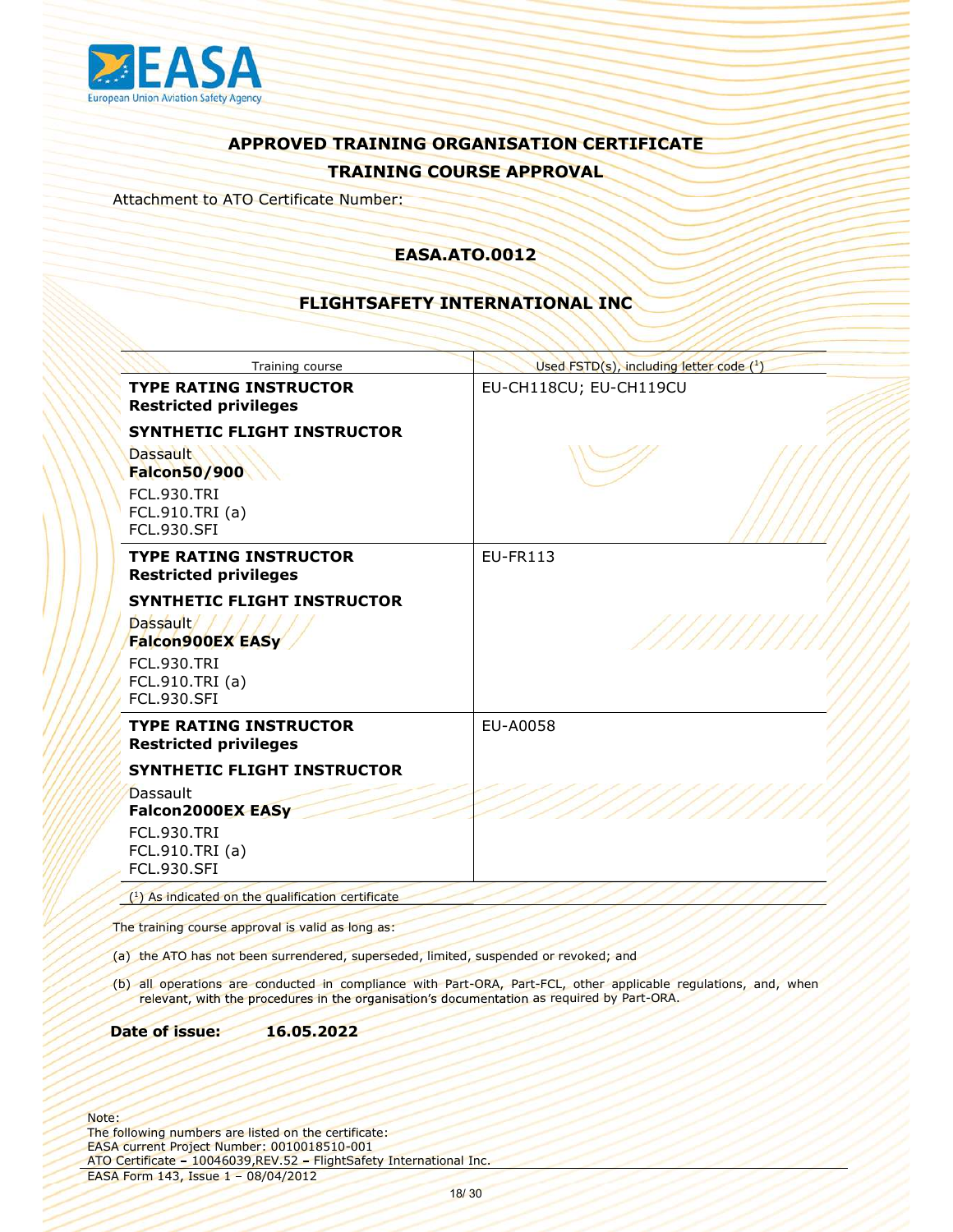

Attachment to ATO Certificate Number:

### EASA.ATO.0012

### FLIGHTSAFETY INTERNATIONAL INC

| Training course                                                                                                                                                  | Used FSTD(s), including letter code (1)                                                                         |
|------------------------------------------------------------------------------------------------------------------------------------------------------------------|-----------------------------------------------------------------------------------------------------------------|
| <b>TYPE RATING INSTRUCTOR</b><br><b>Restricted privileges</b>                                                                                                    | EU-A0059; EU-A0153                                                                                              |
| <b>SYNTHETIC FLIGHT INSTRUCTOR</b>                                                                                                                               |                                                                                                                 |
| <b>Embraer</b><br><b>EMB 550</b>                                                                                                                                 |                                                                                                                 |
| <b>FCL.930.TRI</b><br>FCL.910.TRI(a)<br><b>FCL.930.SFI</b>                                                                                                       |                                                                                                                 |
| <b>TYPE RATING INSTRUCTOR</b><br><b>Restricted privileges</b>                                                                                                    | EU-DE1A090/CU                                                                                                   |
| SYNTHETIC FLIGHT INSTRUCTOR                                                                                                                                      |                                                                                                                 |
| Gulfstream Aerospace Corporation<br><b>GIV</b><br><b>FCL.930.TRI</b><br>FCL.910.TRI (a)<br><b>FCL.930.SFI</b>                                                    |                                                                                                                 |
| <b>TYPE RATING INSTRUCTOR</b><br><b>Restricted privileges</b>                                                                                                    | EU-A0005; EU-A0006; EU-DE1A052;<br>EU-UKFS497B                                                                  |
| SYNTHETIC FLIGHT INSTRUCTOR                                                                                                                                      |                                                                                                                 |
| <b>Gulfstream Aerospace Corporation</b><br>$G-V$                                                                                                                 |                                                                                                                 |
| <b>FCL.930.TRI</b><br>FCL.910.TRI (a)<br><b>FCL.930.SFI</b>                                                                                                      |                                                                                                                 |
| $(1)$ As indicated on the qualification certificate                                                                                                              |                                                                                                                 |
| The training course approval is valid as long as:                                                                                                                |                                                                                                                 |
| (a) the ATO has not been surrendered, superseded, limited, suspended or revoked; and                                                                             |                                                                                                                 |
| relevant, with the procedures in the organisation's documentation as required by Part-ORA.                                                                       | (b) all operations are conducted in compliance with Part-ORA, Part-FCL, other applicable regulations, and, when |
| 16.05.20221<br>Date of issue:                                                                                                                                    |                                                                                                                 |
|                                                                                                                                                                  |                                                                                                                 |
| following numbers are listed on the certificate:<br>A current Project Number: 0010018510-001<br>Certificate - 10046039, REV.52 - FlightSafety International Inc. |                                                                                                                 |
| 4 Form 143, Issue 1 - 08/04/2012                                                                                                                                 | 19/30                                                                                                           |
|                                                                                                                                                                  |                                                                                                                 |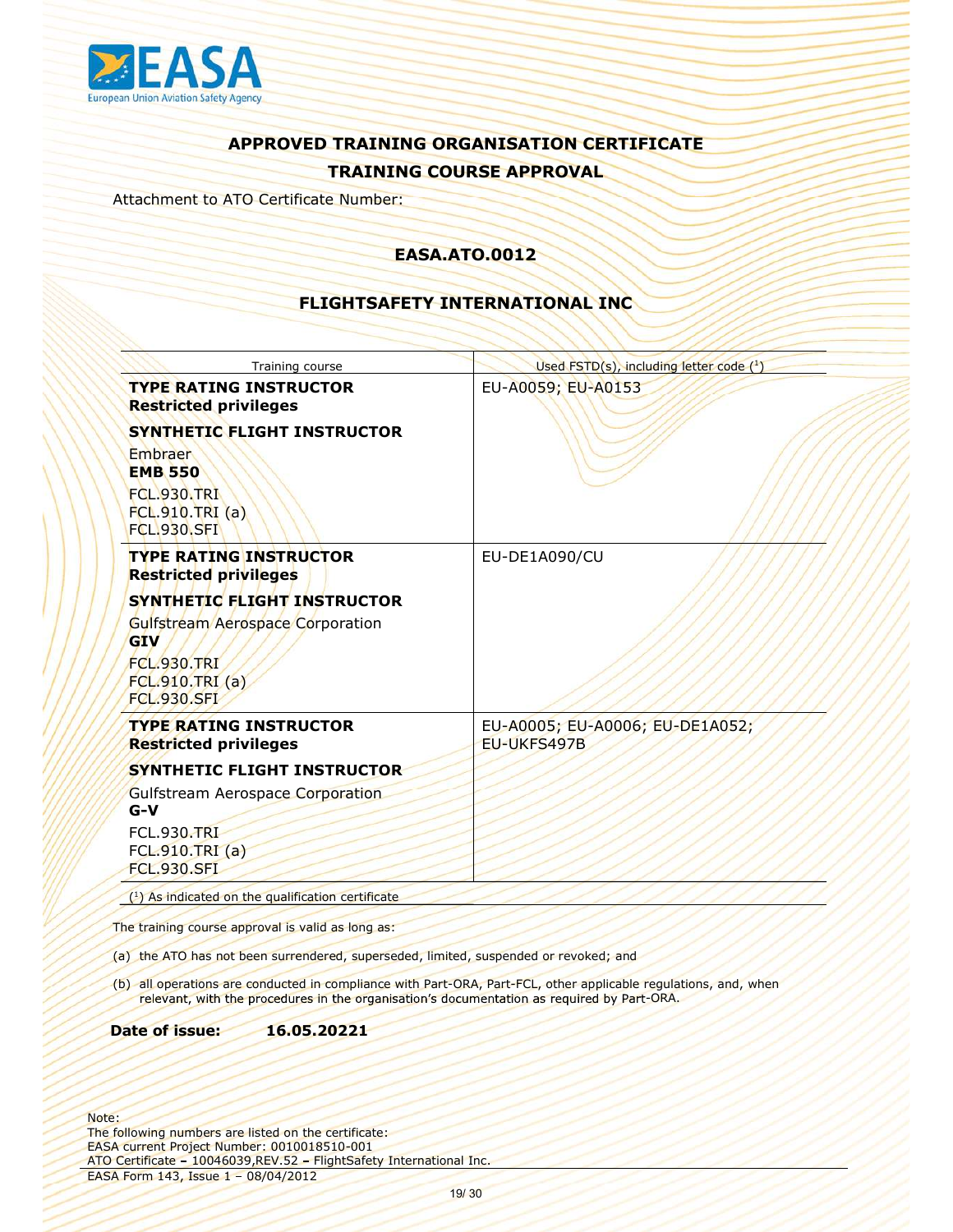

Attachment to ATO Certificate Number:

### EASA.ATO.0012

### FLIGHTSAFETY INTERNATIONAL INC

|                                                                            | Training course                                                                      | Used FSTD(s), including letter code (1)                                                                                                                                                                       |
|----------------------------------------------------------------------------|--------------------------------------------------------------------------------------|---------------------------------------------------------------------------------------------------------------------------------------------------------------------------------------------------------------|
|                                                                            | <b>TYPE RATING INSTRUCTOR</b><br><b>Restricted privileges</b>                        | EU-A0001; EU-A0084; EU-A0110; EU-A0150                                                                                                                                                                        |
|                                                                            | <b>SYNTHETIC FLIGHT INSTRUCTOR</b>                                                   |                                                                                                                                                                                                               |
| <b>GVI</b>                                                                 | Gulfstream Aerospace Corporation                                                     |                                                                                                                                                                                                               |
| <b>FCL.930.TRI</b><br><b>FCL.910.TRI (a)</b><br><b>FCL.930.SFI</b>         |                                                                                      |                                                                                                                                                                                                               |
|                                                                            | <b>TYPE RATING INSTRUCTOR</b><br><b>Restricted privileges</b>                        | EU-A0185; EU-A0272; EU-A0274;<br>EU-A0275; EU-B0060                                                                                                                                                           |
|                                                                            | SYNTHETIC FLIGHT INSTRUCTOR                                                          |                                                                                                                                                                                                               |
| <b>GVII</b><br><b>FCL.930.TRI</b><br>FCL.910.TRI (a)<br><b>FCL.930.SFI</b> | Gulfstream Aerospace Corporation                                                     |                                                                                                                                                                                                               |
|                                                                            | $(1)$ As indicated on the qualification certificate                                  |                                                                                                                                                                                                               |
|                                                                            | The training course approval is valid as long as:                                    |                                                                                                                                                                                                               |
|                                                                            | (a) the ATO has not been surrendered, superseded, limited, suspended or revoked; and |                                                                                                                                                                                                               |
|                                                                            |                                                                                      | (b) all operations are conducted in compliance with Part-ORA, Part-FCL, other applicable regulations, and, when<br>relevant, with the procedures in the organisation's documentation as required by Part-ORA. |
| Date of issue:                                                             | 16.05.2022                                                                           |                                                                                                                                                                                                               |

ed, suspended or revoked; and<br>coumentation as required by Part-ORA, when<br>coumentation as required by Part-ORA.<br><br><br>and Inc.<br>20/ 30 relevant, with the procedures in the organisation's documentation as required by Part-ORA.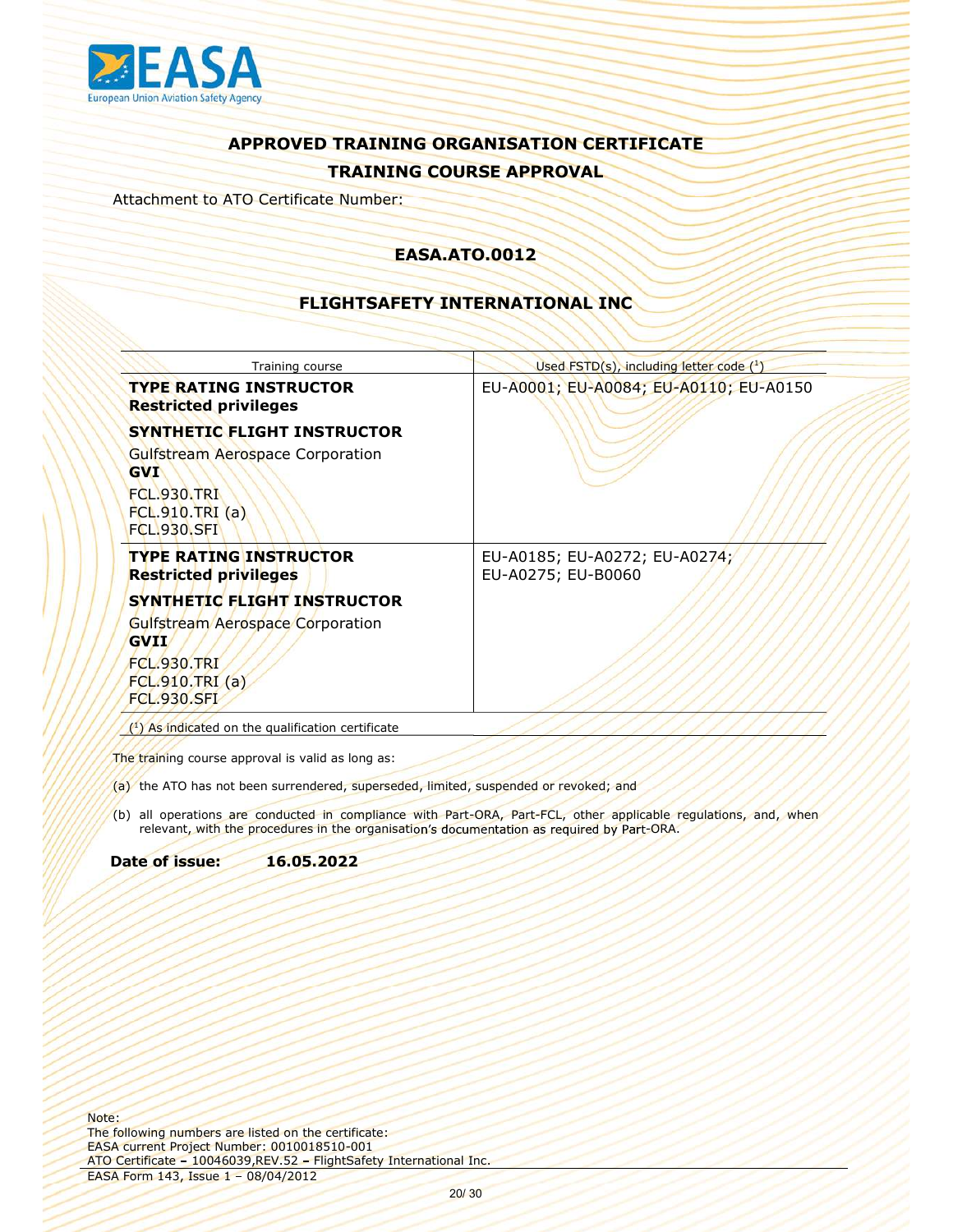

Attachment to ATO Certificate Number:

### EASA.ATO.0012

### FLIGHTSAFETY INTERNATIONAL INC

|                                                                     | Training course                                                                                                                           | Used $\mathsf{FSTD}(s)$ , including letter code $(^1)$                                                                                                                                                        |
|---------------------------------------------------------------------|-------------------------------------------------------------------------------------------------------------------------------------------|---------------------------------------------------------------------------------------------------------------------------------------------------------------------------------------------------------------|
|                                                                     | <b>TYPE RATING INSTRUCTOR</b><br><b>Restricted privileges</b>                                                                             | <b>EU-DE1A074</b>                                                                                                                                                                                             |
|                                                                     | <b>SYNTHETIC FLIGHT INSTRUCTOR</b>                                                                                                        |                                                                                                                                                                                                               |
| G150                                                                | Gulfstream Aerospace LP (GALP)                                                                                                            |                                                                                                                                                                                                               |
| <b>FCL.930.TRI</b><br>FCL.910.TRI(a)<br><b>FCL.930.SFI</b>          |                                                                                                                                           |                                                                                                                                                                                                               |
|                                                                     | <b>TYPE RATING INSTRUCTOR</b><br><b>Restricted privileges</b>                                                                             | EU-DE1A070/CU                                                                                                                                                                                                 |
|                                                                     | SYNTHETIC FLIGHT INSTRUCTOR                                                                                                               |                                                                                                                                                                                                               |
| G200<br><b>FCL.930.TRI</b><br>FCL.910.TRI (a)<br><b>FCL.930.SFI</b> | Gulfstream Aerospace LP (GALP)                                                                                                            |                                                                                                                                                                                                               |
|                                                                     | $(1)$ As indicated on the qualification certificate                                                                                       |                                                                                                                                                                                                               |
|                                                                     | The training course approval is valid as long as:<br>(a) the ATO has not been surrendered, superseded, limited, suspended or revoked; and |                                                                                                                                                                                                               |
|                                                                     |                                                                                                                                           | (b) all operations are conducted in compliance with Part-ORA, Part-FCL, other applicable regulations, and, when<br>relevant, with the procedures in the organisation's documentation as required by Part-ORA. |
| Date of issue:                                                      | 16.05.2022                                                                                                                                |                                                                                                                                                                                                               |

ed, suspended or revoked; and<br>coumentation as required by Part-ORA.<br>coumentation as required by Part-ORA.<br>All Inc.<br>and Inc. relevant, with the procedures in the organisation's documentation as required by Part-ORA.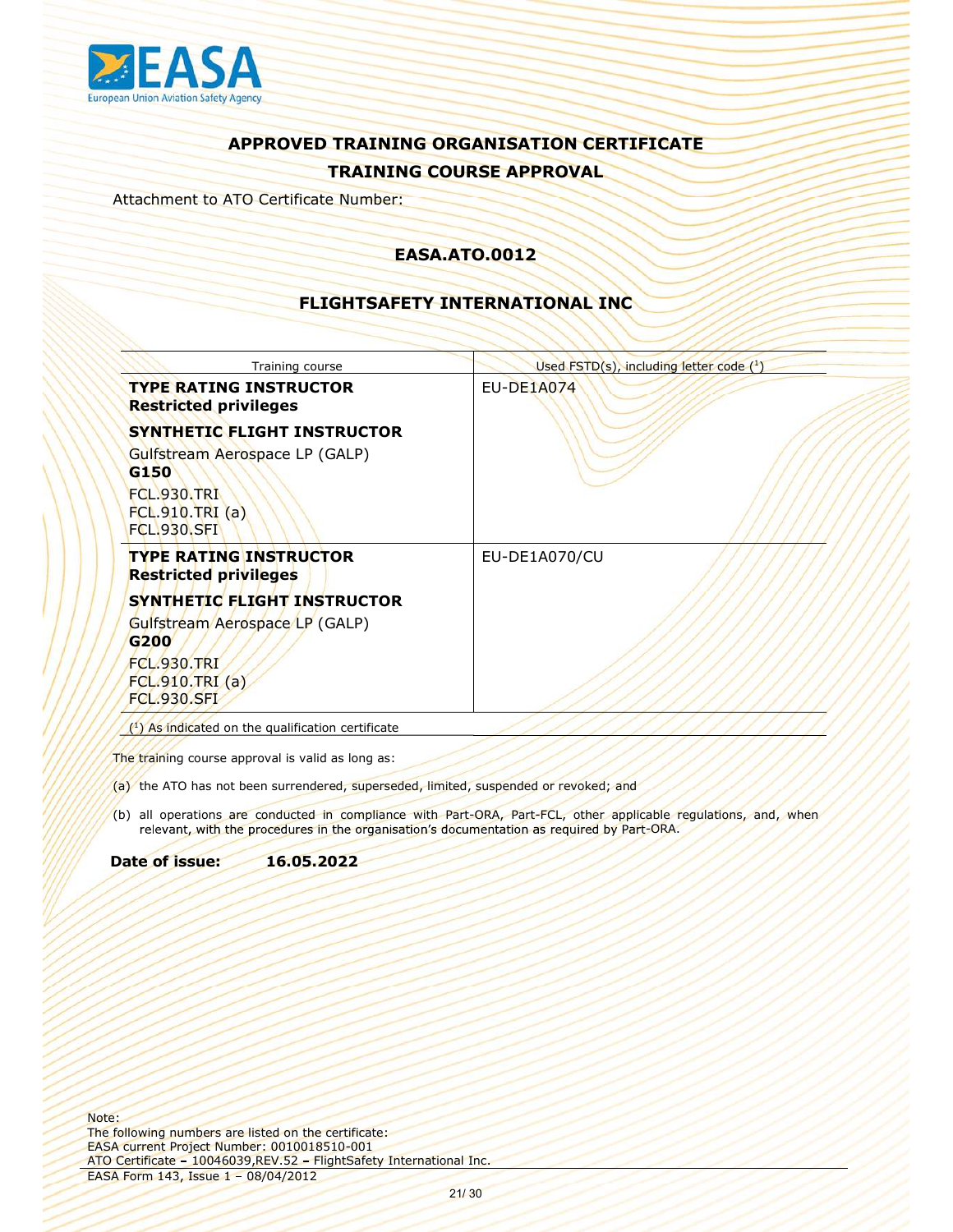

Attachment to ATO Certificate Number:

### EASA.ATO.0012

### FLIGHTSAFETY INTERNATIONAL INC

| Training course                                                                              | Used FSTD(s), including letter code (1)                                                                         |
|----------------------------------------------------------------------------------------------|-----------------------------------------------------------------------------------------------------------------|
| <b>TYPE RATING INSTRUCTOR</b><br><b>Restricted privileges</b>                                | EU-A0009; EU-A0106                                                                                              |
| <b>SYNTHETIC FLIGHT INSTRUCTOR</b>                                                           |                                                                                                                 |
| Gulfstream Aerospace LP (GALP)<br>G280                                                       |                                                                                                                 |
| <b>FCL.930.TRI</b><br>FCL.910.TRI(a)<br><b>FCL.930.SFI</b>                                   |                                                                                                                 |
| <b>TYPE RATING INSTRUCTOR</b><br><b>Restricted privileges</b>                                | EU-PT016                                                                                                        |
| SYNTHETIC FLIGHT INSTRUCTOR                                                                  |                                                                                                                 |
| Hawker Beechcraft Corporation<br><b>HA4T</b><br><b>FCL.930.TRI</b><br>FCL.910.TRI (a)        |                                                                                                                 |
| <b>FCL.930.SFI</b>                                                                           |                                                                                                                 |
| <b>TYPE RATING INSTRUCTOR</b><br><b>Restricted privileges</b>                                | EU-DK112/CU; EU-UKFS461                                                                                         |
| SYNTHETIC FLIGHT INSTRUCTOR                                                                  |                                                                                                                 |
| Hawker Beechcraft Corporation<br><b>HS125</b>                                                |                                                                                                                 |
| <b>FCL.930.TRI</b><br>FCL.910.TRI (a)                                                        |                                                                                                                 |
| <b>FCL.930.SFL</b>                                                                           |                                                                                                                 |
| $(1)$ As indicated on the qualification certificate                                          |                                                                                                                 |
| The training course approval is valid as long as:                                            |                                                                                                                 |
| (a) the ATO has not been surrendered, superseded, limited, suspended or revoked; and         |                                                                                                                 |
| relevant, with the procedures in the organisation's documentation as required by Part-ORA.   | (b) all operations are conducted in compliance with Part-ORA, Part-FCL, other applicable regulations, and, when |
| 16.05.2022<br>Date of issue:                                                                 |                                                                                                                 |
|                                                                                              |                                                                                                                 |
| following numbers are listed on the certificate:<br>A current Project Number: 0010018510-001 |                                                                                                                 |
| Certificate - 10046039, REV.52 - FlightSafety International Inc.                             |                                                                                                                 |
| 4 Form 143, Issue 1 - 08/04/2012                                                             |                                                                                                                 |
|                                                                                              | 22/30                                                                                                           |
|                                                                                              |                                                                                                                 |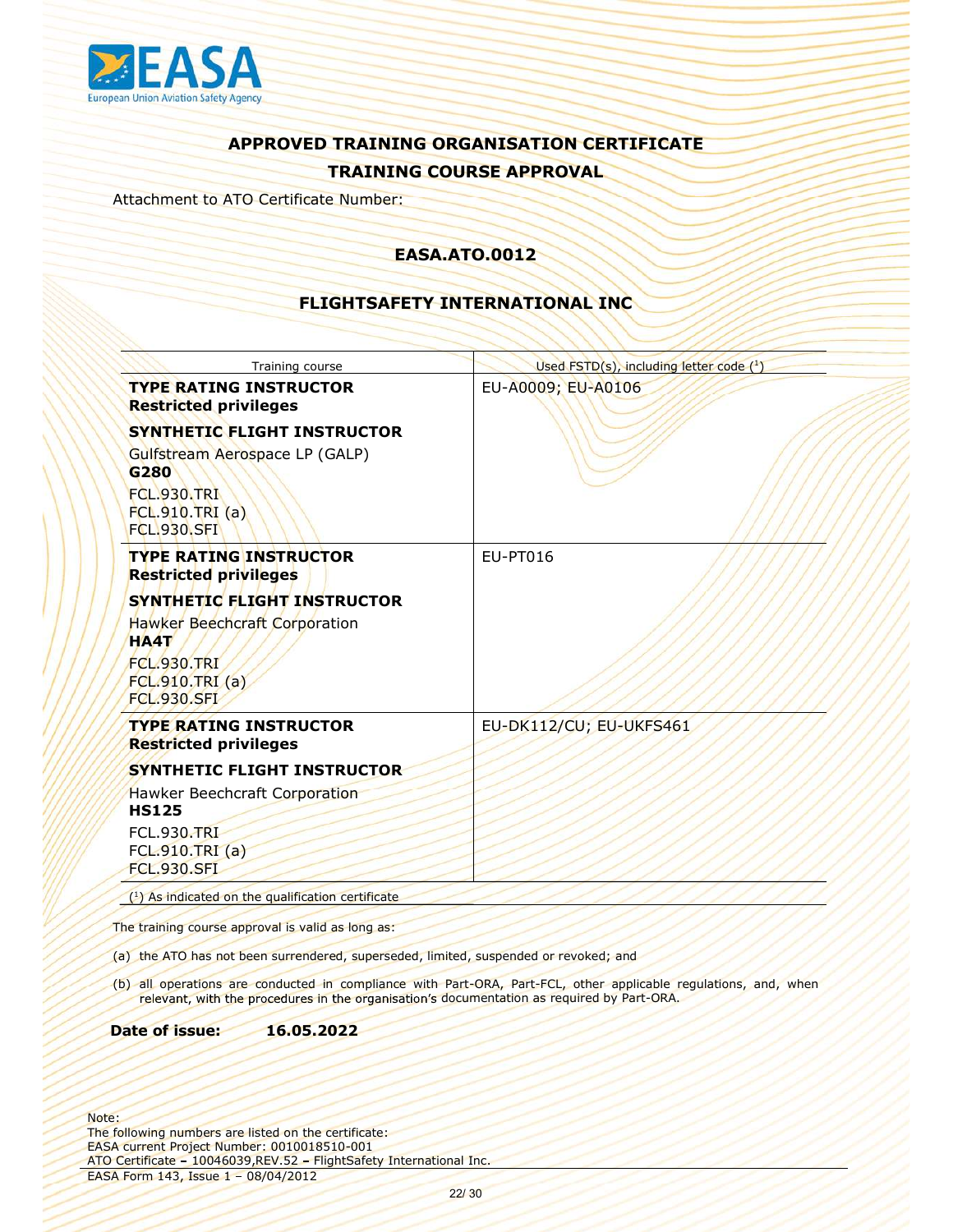

Attachment to ATO Certificate Number:

### EASA.ATO.0012

### FLIGHTSAFETY INTERNATIONAL INC

| Training course                                                                                              | Used FSTD(s), including letter code (1)                                                                         |
|--------------------------------------------------------------------------------------------------------------|-----------------------------------------------------------------------------------------------------------------|
| <b>TYPE RATING INSTRUCTOR</b><br><b>Restricted privileges</b>                                                | <b>EU-DE1A050</b>                                                                                               |
| <b>SYNTHETIC FLIGHT INSTRUCTOR</b>                                                                           |                                                                                                                 |
| <b>Israel Aircraft Industry</b><br><b>IAI 1125</b>                                                           |                                                                                                                 |
| <b>FCL.930.TRI</b><br><b>FCL.910.TRI (a)</b><br><b>FCL.930.SFI</b>                                           |                                                                                                                 |
| <b>TYPE RATING INSTRUCTOR</b><br><b>Restricted privileges</b>                                                | EU-DE1A064/CU                                                                                                   |
| SYNTHETIC FLIGHT INSTRUCTOR                                                                                  |                                                                                                                 |
| Learjet (Bombardier)                                                                                         |                                                                                                                 |
| Learjet20/30<br><b>FCL.930.TRI</b>                                                                           |                                                                                                                 |
| FCL.910.TRI (a)                                                                                              |                                                                                                                 |
| <b>FCL.930.SFI</b>                                                                                           |                                                                                                                 |
| <b>TYPE RATING INSTRUCTOR</b><br><b>Restricted privileges</b>                                                | EU-DK106/CU; EU-DE1A065/CU                                                                                      |
| SYNTHETIC FLIGHT INSTRUCTOR                                                                                  |                                                                                                                 |
| Learjet (Bombardier)<br>Learjet45/75                                                                         |                                                                                                                 |
| <b>FCL.930.TRI</b>                                                                                           |                                                                                                                 |
| FCL.910.TRI (a)<br><b>FCL.930.SFL</b>                                                                        |                                                                                                                 |
| $(1)$ As indicated on the qualification certificate                                                          |                                                                                                                 |
|                                                                                                              |                                                                                                                 |
| The training course approval is valid as long as:                                                            |                                                                                                                 |
| (a) the ATO has not been surrendered, superseded, limited, suspended or revoked; and                         |                                                                                                                 |
| relevant, with the procedures in the organisation's documentation as required by Part-ORA.                   | (b) all operations are conducted in compliance with Part-ORA, Part-FCL, other applicable regulations, and, when |
| 16.05.2022<br>Date of issue:                                                                                 |                                                                                                                 |
| following numbers are listed on the certificate:                                                             |                                                                                                                 |
| A current Project Number: 0010018510-001<br>Certificate - 10046039, REV.52 - FlightSafety International Inc. |                                                                                                                 |
| 4 Form 143, Issue 1 - 08/04/2012                                                                             |                                                                                                                 |
|                                                                                                              | 23/30                                                                                                           |
|                                                                                                              |                                                                                                                 |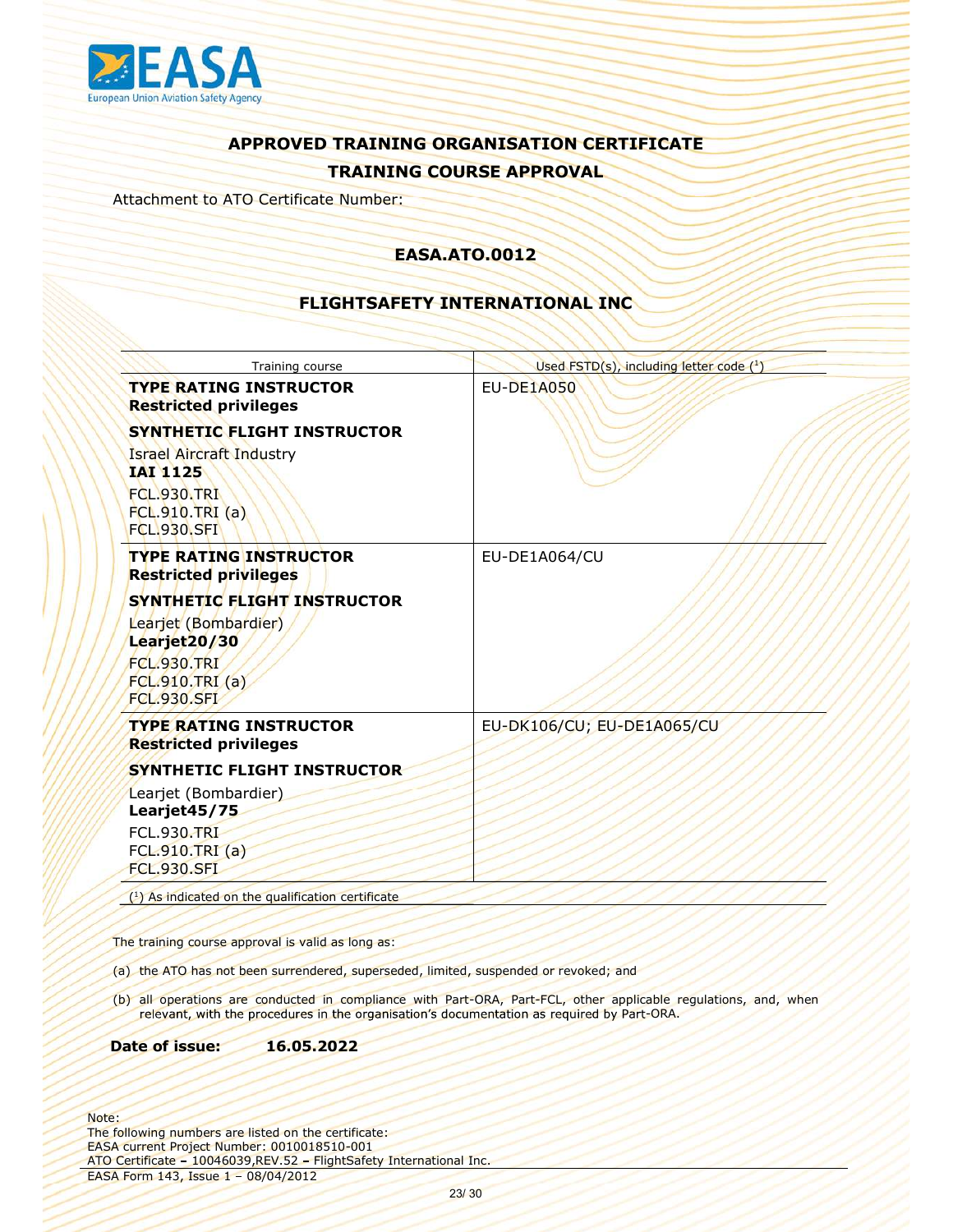

Attachment to ATO Certificate Number:

### EASA.ATO.0012

### FLIGHTSAFETY INTERNATIONAL INC

| <b>TYPE RATING INSTRUCTOR</b><br>EU-DE1A068/CU; EU-DK107/CU<br><b>Restricted privileges</b><br><b>SYNTHETIC FLIGHT INSTRUCTOR</b><br>Learjet (Bombardier)<br>Learjet60<br><b>FCL.930.TRI</b><br>FCL.910.TRI(a)<br><b>FCL.930.SFI</b><br><b>TYPE RATING INSTRUCTOR</b><br>EU-DK103/CU; EU-UKFS393<br><b>Restricted privileges</b><br><b>SYNTHETIC FLIGHT INSTRUCTOR</b><br>Mitsubishi/Beech/ Raytheon<br><b>Beech400/MU300</b><br><b>FCL.930.TRI</b><br>FCL.910.TRI (a)<br><b>FCL.930.SFI</b><br>$(1)$ As indicated on the qualification certificate<br>The training course approval is valid as long as:<br>(a) the ATO has not been surrendered, superseded, limited, suspended or revoked; and<br>(b) all operations are conducted in compliance with Part-ORA, Part-FCL, other applicable regulations, and, when<br>relevant, with the procedures in the organisation's documentation as required by Part-ORA.<br>16.05.2022<br>Date of issue: | Training course | Used $\overline{\text{FSTD}(s)}$ , including letter code $(^1)$ |
|---------------------------------------------------------------------------------------------------------------------------------------------------------------------------------------------------------------------------------------------------------------------------------------------------------------------------------------------------------------------------------------------------------------------------------------------------------------------------------------------------------------------------------------------------------------------------------------------------------------------------------------------------------------------------------------------------------------------------------------------------------------------------------------------------------------------------------------------------------------------------------------------------------------------------------------------------|-----------------|-----------------------------------------------------------------|
|                                                                                                                                                                                                                                                                                                                                                                                                                                                                                                                                                                                                                                                                                                                                                                                                                                                                                                                                                   |                 |                                                                 |
|                                                                                                                                                                                                                                                                                                                                                                                                                                                                                                                                                                                                                                                                                                                                                                                                                                                                                                                                                   |                 |                                                                 |
|                                                                                                                                                                                                                                                                                                                                                                                                                                                                                                                                                                                                                                                                                                                                                                                                                                                                                                                                                   |                 |                                                                 |
|                                                                                                                                                                                                                                                                                                                                                                                                                                                                                                                                                                                                                                                                                                                                                                                                                                                                                                                                                   |                 |                                                                 |
|                                                                                                                                                                                                                                                                                                                                                                                                                                                                                                                                                                                                                                                                                                                                                                                                                                                                                                                                                   |                 |                                                                 |
|                                                                                                                                                                                                                                                                                                                                                                                                                                                                                                                                                                                                                                                                                                                                                                                                                                                                                                                                                   |                 |                                                                 |
|                                                                                                                                                                                                                                                                                                                                                                                                                                                                                                                                                                                                                                                                                                                                                                                                                                                                                                                                                   |                 |                                                                 |
|                                                                                                                                                                                                                                                                                                                                                                                                                                                                                                                                                                                                                                                                                                                                                                                                                                                                                                                                                   |                 |                                                                 |

- 
- ed, suspended or revoked; and<br>Part-ORA, Part-FCL, other applicable regulations, and, when<br>ocumentation as required by Part-ORA<br>Decumentation as required by Part-ORA<br>All Inc.<br>Part and Inc. relevant, with the procedures in the organisation's documentation as required by Part-ORA.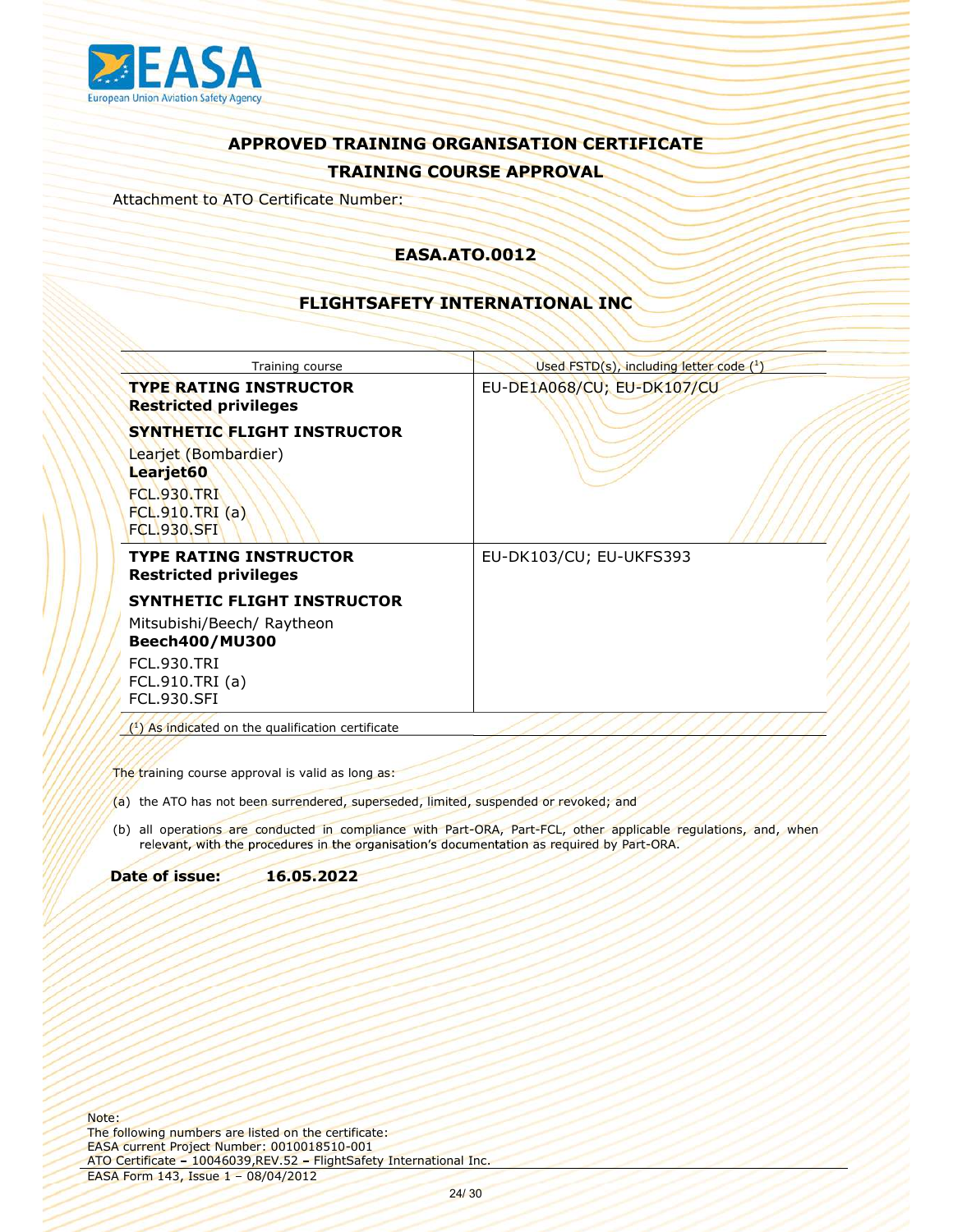

Attachment to ATO Certificate Number:

### EASA.ATO.0012

### FLIGHTSAFETY INTERNATIONAL INC

|                                                                                                                | Training course                                                                                                                                                   | Used FSTD(s), including letter code (1)                                                                         |
|----------------------------------------------------------------------------------------------------------------|-------------------------------------------------------------------------------------------------------------------------------------------------------------------|-----------------------------------------------------------------------------------------------------------------|
|                                                                                                                | <b>TYPE RATING INSTRUCTOR</b><br><b>Restricted privileges</b>                                                                                                     | EU-UKFS367; EU-UKFS447<br>EU-A0097                                                                              |
|                                                                                                                | SYNTHETIC FLIGHT INSTRUCTOR                                                                                                                                       |                                                                                                                 |
| <b>INSTRUCTOR</b>                                                                                              | <b>MULTI CREW COOPERATION</b>                                                                                                                                     |                                                                                                                 |
| <b>Beechcraft</b><br><b>FCL.930.TRI</b><br>FCL.910.TRI (a)<br><b>FCL.930.SFI</b><br>FCL.930.MCCI               | BE90/99/100/200                                                                                                                                                   |                                                                                                                 |
|                                                                                                                | <b>TYPE RATING INSTRUCTOR</b><br><b>Restricted privileges</b>                                                                                                     | EU-CH121; EU-A0128; EU-A0098                                                                                    |
|                                                                                                                | SYNTHETIC FLIGHT INSTRUCTOR                                                                                                                                       |                                                                                                                 |
| <b>INSTRUCTOR</b>                                                                                              | <b>MULTI CREW COOPERATION</b>                                                                                                                                     |                                                                                                                 |
| <b>Beechcraft</b><br>BE300/1900<br><b>FCL.930.TRI</b><br>FCL.910.TRI (a)<br><b>FCL.930.SFI</b><br>FCL.930.MCCI |                                                                                                                                                                   |                                                                                                                 |
|                                                                                                                | (1) As indicated on the qualification certificate                                                                                                                 |                                                                                                                 |
|                                                                                                                | The training course approval is valid as long as:                                                                                                                 |                                                                                                                 |
|                                                                                                                | (a) the ATO has not been surrendered, superseded, limited, suspended or revoked; and                                                                              |                                                                                                                 |
|                                                                                                                | relevant, with the procedures in the organisation's documentation as required by Part-ORA.                                                                        | (b) all operations are conducted in compliance with Part-ORA, Part-FCL, other applicable regulations, and, when |
| Date of issue:                                                                                                 | 16.05.2022                                                                                                                                                        |                                                                                                                 |
|                                                                                                                |                                                                                                                                                                   |                                                                                                                 |
|                                                                                                                |                                                                                                                                                                   |                                                                                                                 |
|                                                                                                                | following numbers are listed on the certificate:<br>A current Project Number: 0010018510-001<br>Certificate - 10046039, REV.52 - Flight Safety International Inc. |                                                                                                                 |
|                                                                                                                | 4 Form 143, Issue 1 - 08/04/2012<br>25/30                                                                                                                         |                                                                                                                 |
|                                                                                                                |                                                                                                                                                                   |                                                                                                                 |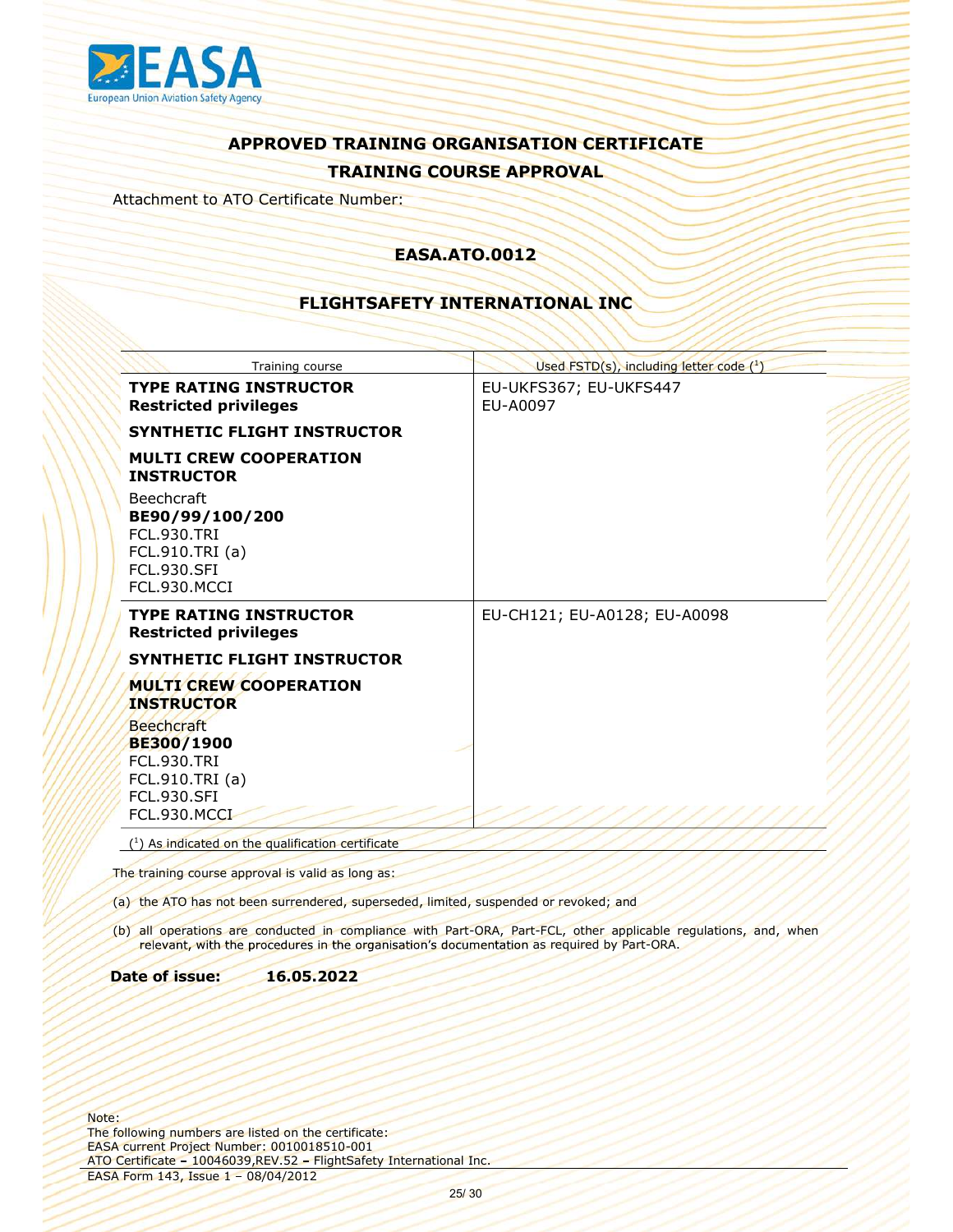

Attachment to ATO Certificate Number:

### EASA.ATO.0012

### FLIGHTSAFETY INTERNATIONAL INC

|                                                                                               | Training course<br><b>TYPE RATING INSTRUCTOR</b>                                                                                                                 | Used FSTD(s), including letter code (1)<br>EU-UKFS442                                                                                                                                                         |
|-----------------------------------------------------------------------------------------------|------------------------------------------------------------------------------------------------------------------------------------------------------------------|---------------------------------------------------------------------------------------------------------------------------------------------------------------------------------------------------------------|
|                                                                                               | <b>Restricted privileges</b>                                                                                                                                     |                                                                                                                                                                                                               |
|                                                                                               | SYNTHETIC FLIGHT INSTRUCTOR                                                                                                                                      |                                                                                                                                                                                                               |
| <b>INSTRUCTOR</b>                                                                             | <b>MULTI CREW COOPERATION</b>                                                                                                                                    |                                                                                                                                                                                                               |
| <b>RA390</b><br><b>FCL.930.TRI</b><br>FCL.910.TRI (a)                                         | <b>Beechcraft Raytheon</b>                                                                                                                                       |                                                                                                                                                                                                               |
| <b>FCL.930.SFI</b><br>FCL.930.MCCI                                                            |                                                                                                                                                                  |                                                                                                                                                                                                               |
|                                                                                               | <b>TYPE RATING INSTRUCTOR</b><br><b>Restricted privileges</b>                                                                                                    | EU-UKFS451; EU-A0105                                                                                                                                                                                          |
|                                                                                               | SYNTHETIC FLIGHT INSTRUCTOR                                                                                                                                      |                                                                                                                                                                                                               |
| <b>INSTRUCTOR</b>                                                                             | <b>MULTI CREW COOPERATION</b>                                                                                                                                    |                                                                                                                                                                                                               |
| Cessna<br>C510<br><b>FCL.930.TRI</b><br>FCL.910.TRI (a)<br><b>FCL.930.SFI</b><br>FCL.930.MCCI |                                                                                                                                                                  |                                                                                                                                                                                                               |
|                                                                                               | (1) As indicated on the qualification certificate                                                                                                                |                                                                                                                                                                                                               |
|                                                                                               | The training course approval is valid as long as:                                                                                                                |                                                                                                                                                                                                               |
|                                                                                               | (a) the ATO has not been surrendered, superseded, limited, suspended or revoked; and                                                                             |                                                                                                                                                                                                               |
|                                                                                               |                                                                                                                                                                  | (b) all operations are conducted in compliance with Part-ORA, Part-FCL, other applicable regulations, and, when<br>relevant, with the procedures in the organisation's documentation as required by Part-ORA. |
| Date of issue:                                                                                | 16.05.2022                                                                                                                                                       |                                                                                                                                                                                                               |
|                                                                                               |                                                                                                                                                                  |                                                                                                                                                                                                               |
|                                                                                               | following numbers are listed on the certificate:<br>A current Project Number: 0010018510-001<br>Certificate - 10046039, REV.52 - FlightSafety International Inc. |                                                                                                                                                                                                               |
|                                                                                               | A Form 143, Issue 1 - 08/04/2012                                                                                                                                 | 26/30                                                                                                                                                                                                         |
|                                                                                               |                                                                                                                                                                  |                                                                                                                                                                                                               |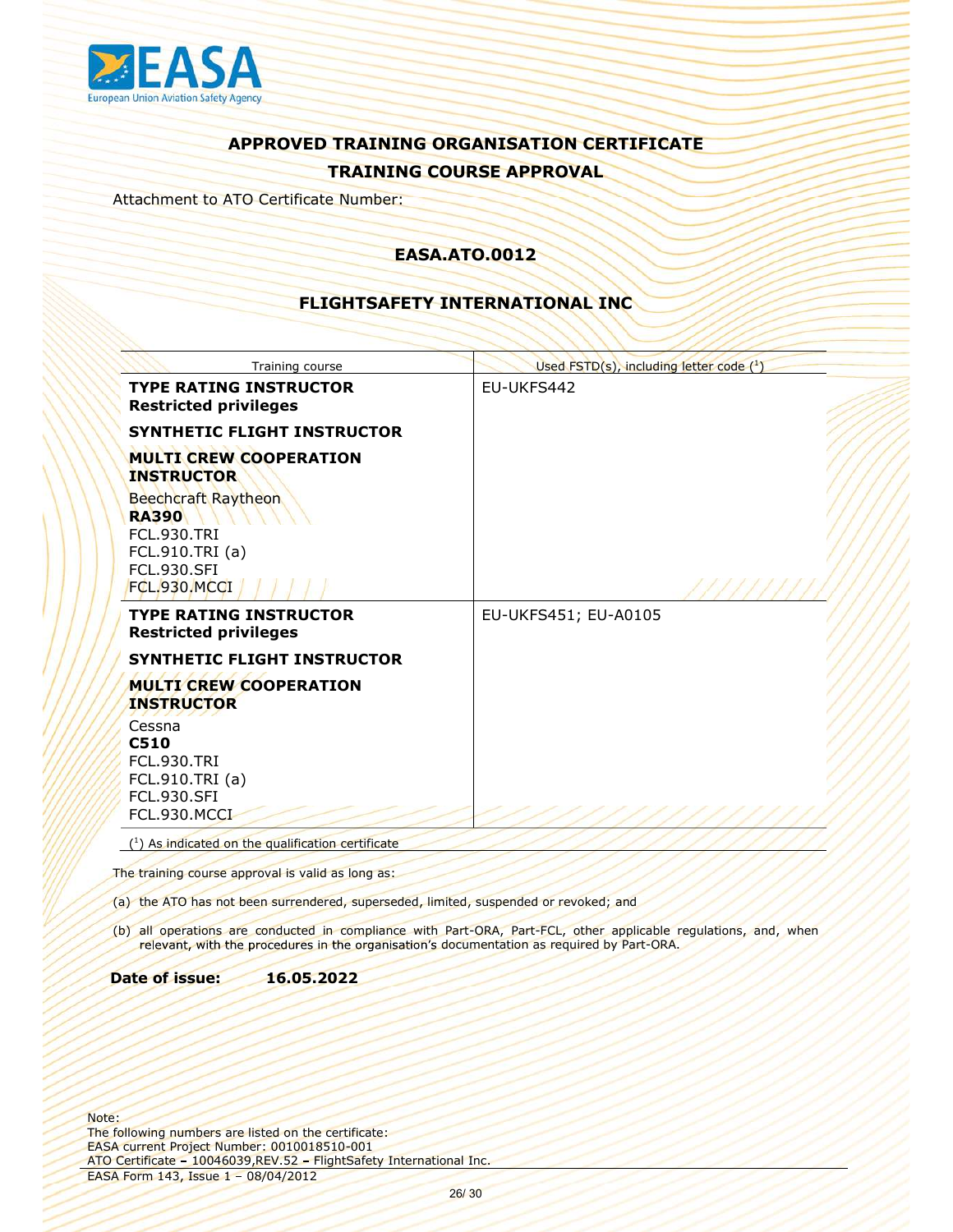

Attachment to ATO Certificate Number:

### EASA.ATO.0012

### FLIGHTSAFETY INTERNATIONAL INC

| Used FSTD(s), including letter code (1)<br>Training course<br><b>TYPE RATING INSTRUCTOR</b><br>EU-IE111; EU-SE128<br><b>Restricted privileges</b><br>EU-UKFS532; EU-A0087; EU-IT055/CU;<br>EU-A0055; EU-A0146; EU-A0147<br>SYNTHETIC FLIGHT INSTRUCTOR<br><b>MULTI CREW COOPERATION</b><br><b>INSTRUCTOR</b><br>Cessna<br>C525<br><b>FCL.930.TRI</b><br>FCL.910.TRI (a)<br><b>FCL.930.SFI</b><br>FCL.930.MCCI<br><b>TYPE RATING INSTRUCTOR</b><br>EU-A0154 |
|------------------------------------------------------------------------------------------------------------------------------------------------------------------------------------------------------------------------------------------------------------------------------------------------------------------------------------------------------------------------------------------------------------------------------------------------------------|
|                                                                                                                                                                                                                                                                                                                                                                                                                                                            |
|                                                                                                                                                                                                                                                                                                                                                                                                                                                            |
|                                                                                                                                                                                                                                                                                                                                                                                                                                                            |
|                                                                                                                                                                                                                                                                                                                                                                                                                                                            |
| <b>Restricted privileges</b>                                                                                                                                                                                                                                                                                                                                                                                                                               |
| SYNTHETIC FLIGHT INSTRUCTOR                                                                                                                                                                                                                                                                                                                                                                                                                                |
| <b>MULTI CREW COOPERATION</b><br><b>INSTRUCTOR</b>                                                                                                                                                                                                                                                                                                                                                                                                         |
| Embraer<br><b>EMB 500/505</b><br><b>FCL.930.TRI</b><br>FCL.910.TRI (a)<br><b>FCL.930.SFI</b><br>FCL.930.MCCI                                                                                                                                                                                                                                                                                                                                               |
| (1) As indicated on the qualification certificate                                                                                                                                                                                                                                                                                                                                                                                                          |
| The training course approval is valid as long as:                                                                                                                                                                                                                                                                                                                                                                                                          |
| (a) the ATO has not been surrendered, superseded, limited, suspended or revoked; and                                                                                                                                                                                                                                                                                                                                                                       |
| (b) all operations are conducted in compliance with Part-ORA, Part-FCL, other applicable regulations, and, when<br>relevant, with the procedures in the organisation's documentation as required by Part-ORA.                                                                                                                                                                                                                                              |
| Date of issue:<br>16.05.2022                                                                                                                                                                                                                                                                                                                                                                                                                               |
|                                                                                                                                                                                                                                                                                                                                                                                                                                                            |
| following numbers are listed on the certificate:<br>A current Project Number: 0010018510-001<br>Certificate - 10046039, REV.52 - FlightSafety International Inc.                                                                                                                                                                                                                                                                                           |
| A Form 143, Issue 1 - 08/04/2012<br>27/30                                                                                                                                                                                                                                                                                                                                                                                                                  |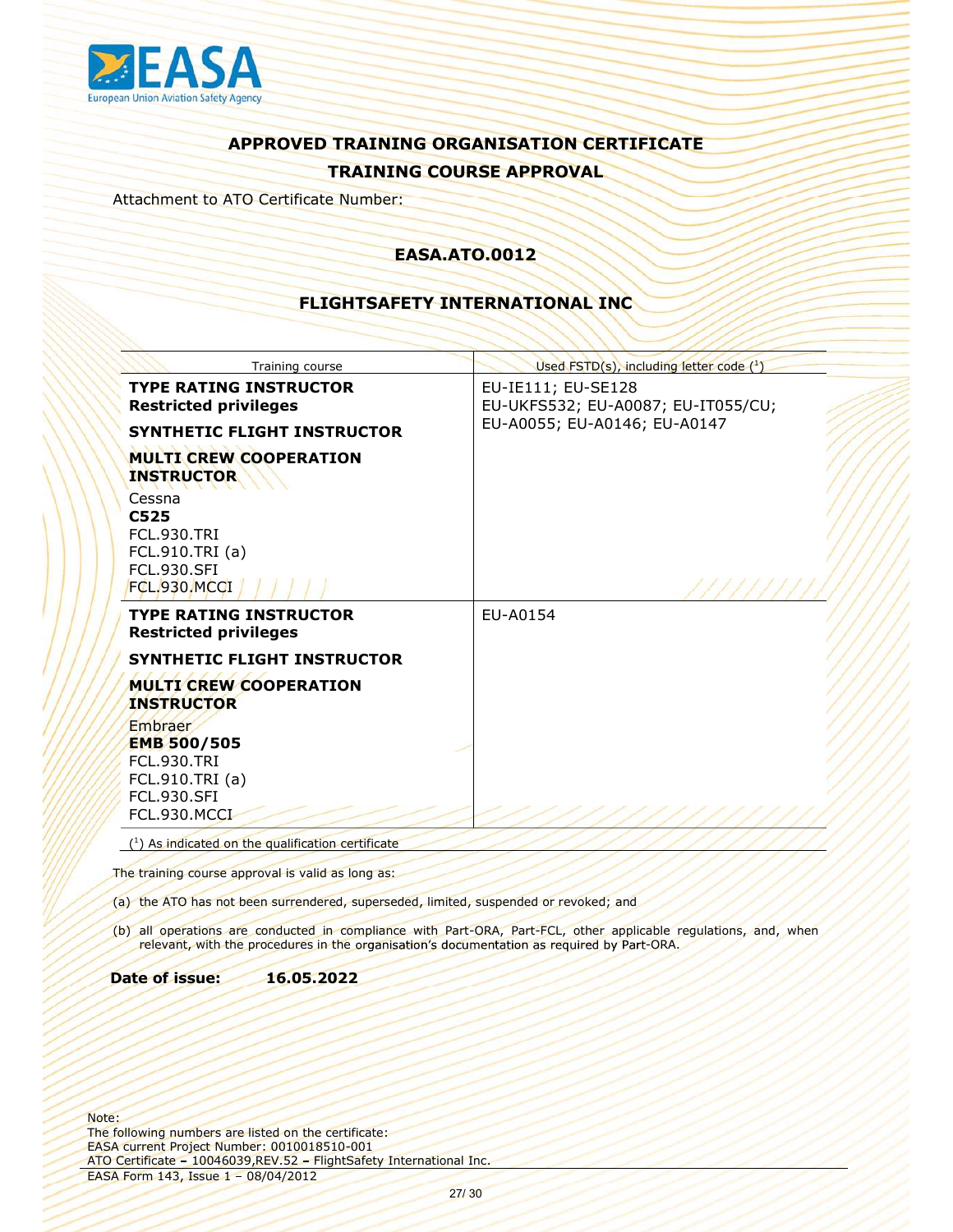

Attachment to ATO Certificate Number:

### EASA.ATO.0012

### FLIGHTSAFETY INTERNATIONAL INC

|                                                                                                       | Training course                                                                                         | Used FSTD(s), including letter code (1)                                                                         |
|-------------------------------------------------------------------------------------------------------|---------------------------------------------------------------------------------------------------------|-----------------------------------------------------------------------------------------------------------------|
|                                                                                                       | <b>TYPE RATING INSTRUCTOR</b><br><b>Restricted privileges</b>                                           | EU-A0196; EU-A0267                                                                                              |
|                                                                                                       | <b>SYNTHETIC FLIGHT INSTRUCTOR</b>                                                                      |                                                                                                                 |
| <b>INSTRUCTOR</b>                                                                                     | <b>MULTI CREW COOPERATION</b>                                                                           |                                                                                                                 |
| <b>HA-420</b><br><b>FCL.930.TRI</b><br>FCL.910.TRI (a)<br><b>FCL.930.SFI</b><br>FCL.930, MCCI         | <b>Honda Aircraft Company</b>                                                                           |                                                                                                                 |
|                                                                                                       |                                                                                                         |                                                                                                                 |
|                                                                                                       | <b>TYPE RATING INSTRUCTOR</b><br><b>Restricted privileges</b>                                           | EU-IT057                                                                                                        |
|                                                                                                       | SYNTHETIC FLIGHT INSTRUCTOR                                                                             |                                                                                                                 |
| <b>INSTRUCTOR</b>                                                                                     | <b>MULTI CREW COOPERATION</b>                                                                           |                                                                                                                 |
| Piaggio<br>Piaggio 180<br><b>FCL.930.TRI</b><br>FCL.910.TRI (a)<br><b>FCL.930.SFI</b><br>FCL.930.MCCI |                                                                                                         |                                                                                                                 |
|                                                                                                       | (1) As indicated on the qualification certificate                                                       |                                                                                                                 |
|                                                                                                       | The training course approval is valid as long as:                                                       |                                                                                                                 |
|                                                                                                       | (a) the ATO has not been surrendered, superseded, limited, suspended or revoked; and                    |                                                                                                                 |
|                                                                                                       | relevant, with the procedures in the organisation's documentation as required by Part-ORA.              | (b) all operations are conducted in compliance with Part-ORA, Part-FCL, other applicable regulations, and, when |
| <b>Date of issue:</b>                                                                                 | 16.05.2022                                                                                              |                                                                                                                 |
|                                                                                                       |                                                                                                         |                                                                                                                 |
| e:                                                                                                    | following numbers are listed on the certificate:<br>A current Project Number: 0010018510-001            |                                                                                                                 |
|                                                                                                       | Certificate - 10046039, REV. 52 - Flight Safety International Inc.<br>SA Form 143, Issue 1 - 08/04/2012 |                                                                                                                 |
|                                                                                                       | 28/30                                                                                                   |                                                                                                                 |
|                                                                                                       |                                                                                                         |                                                                                                                 |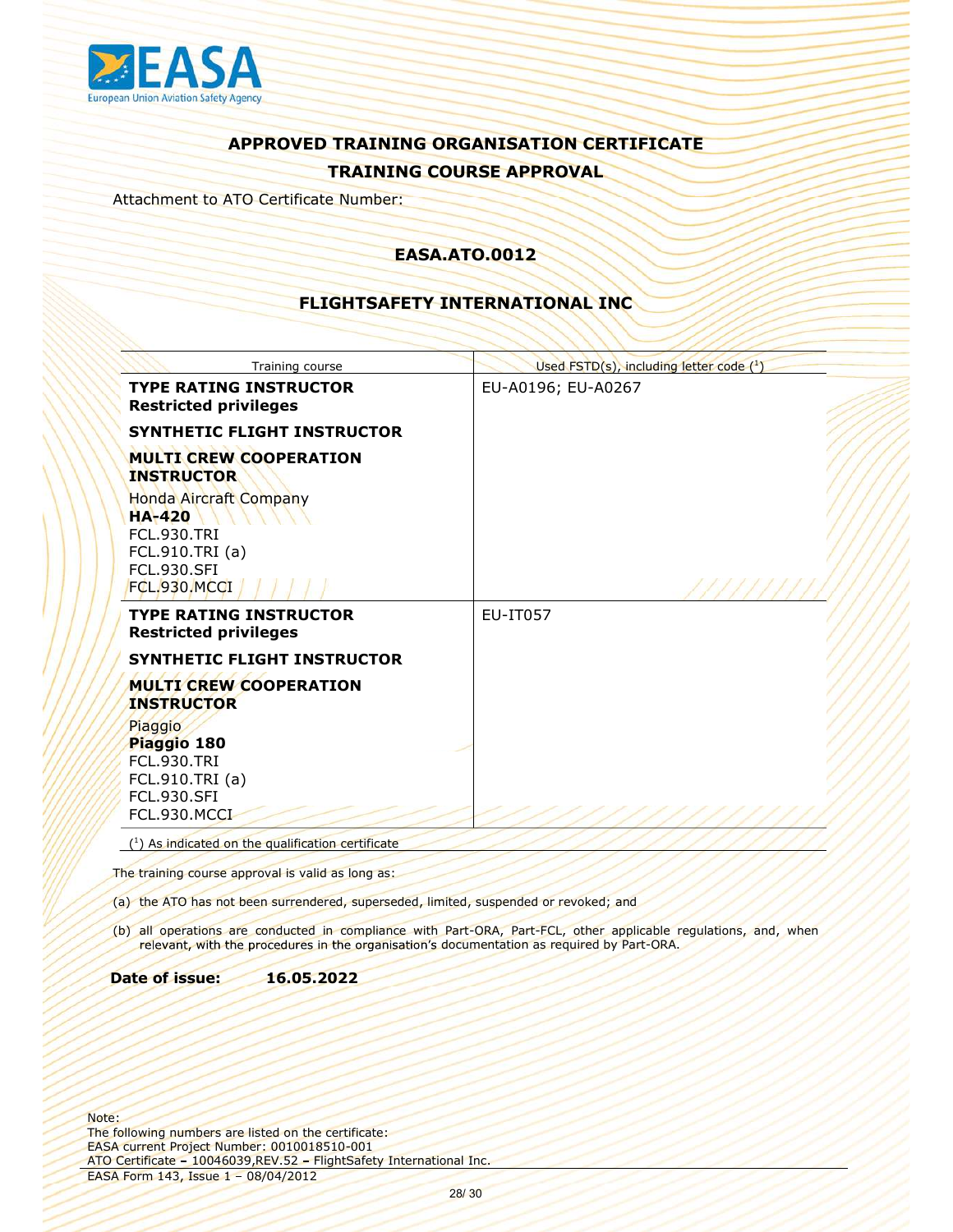

Attachment to ATO Certificate Number:

### EASA.ATO.0012

### FLIGHTSAFETY INTERNATIONAL INC

| FLIGHTSAFETY INTERNATIONAL INC                                                                                                                                                                                                                               |  |
|--------------------------------------------------------------------------------------------------------------------------------------------------------------------------------------------------------------------------------------------------------------|--|
| Training course<br>Used $\overline{\text{FSTD}(s)}$ , including letter code $(^1)$                                                                                                                                                                           |  |
| <b>TYPE RATING INSTRUCTOR</b><br>EU-A0175<br><b>Restricted privileges</b>                                                                                                                                                                                    |  |
| SYNTHETIC FLIGHT INSTRUCTOR                                                                                                                                                                                                                                  |  |
| <b>MULTI CREW COOPERATION</b><br><b>INSTRUCTOR</b>                                                                                                                                                                                                           |  |
| Pilatus<br>$PC-24$<br>FCL.930.TRI<br>FCL.910.TRI(a)<br><b>FCL.930.SFI</b><br>FCL.930.MCCI                                                                                                                                                                    |  |
| (1) As indicated on the qualification certificate                                                                                                                                                                                                            |  |
| The training course approval is valid as long as:<br>(a) the ATO has not been surrendered, superseded, limited, suspended or revoked; and<br>(b) all operations are conducted in compliance with Part-ORA, Part-FCL, other applicable regulations, and, when |  |
| relevant, with the procedures in the organisation's documentation as required by Part-ORA.                                                                                                                                                                   |  |
| Date of issue:<br>16.05.2022                                                                                                                                                                                                                                 |  |
|                                                                                                                                                                                                                                                              |  |

- 
- relevant, with the procedures in the organisation's documentation as required by Part-ORA.

### Date of issue: 16.05.2022